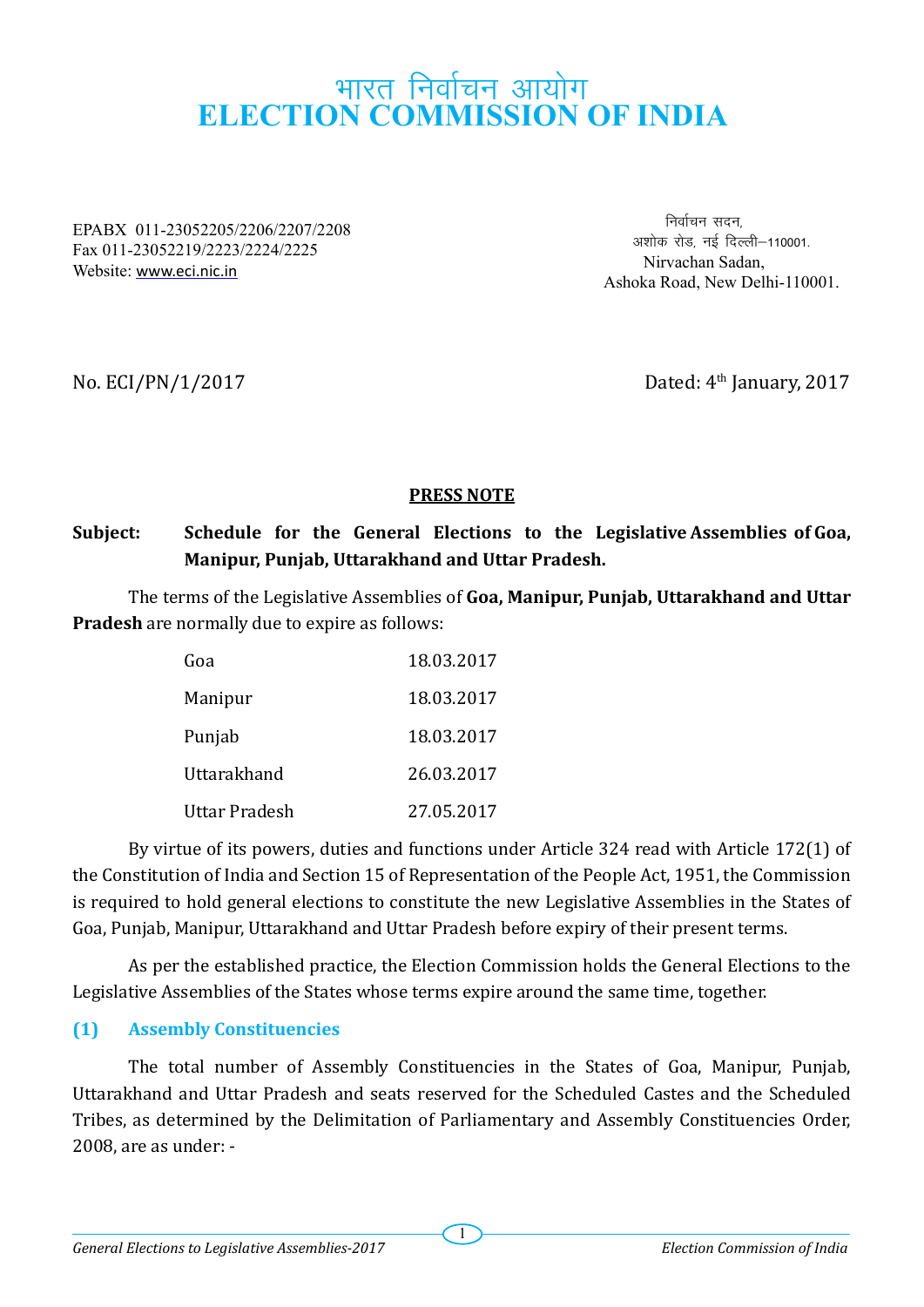| <b>State</b>  | <b>Total No. of ACs</b> | <b>Reserved for SCs</b> | <b>Reserved for STs</b> |
|---------------|-------------------------|-------------------------|-------------------------|
| Goa           | 40                      |                         |                         |
| Manipur       | 60                      |                         | 1 q                     |
| Punjab        | 117                     | 34                      | --                      |
| Uttarakhand   | 70                      | 13                      |                         |
| Uttar Pradesh | 403                     |                         |                         |

# **(2) Electoral Rolls**

The electoral rolls of all the existing Assembly Constituencies in the States of Goa, Manipur, Punjab, Uttarakhand and Uttar Pradesh are being revised, with reference to 01.01.2017 as the qualifying date. The dates of publication of the Final Rolls are indicated in the Table below and the details of the final publication will be made available on the ECI website. As per the draft rolls, the numbers of electors in these States are as follows:

| <b>State</b>         | <b>Total No. of Electors in Draft</b><br>Rolls-2017 wrt 01/01/2017 as<br>qualifying date | <b>Date of Publication of Final Roll</b> |
|----------------------|------------------------------------------------------------------------------------------|------------------------------------------|
| Goa                  | 1085271                                                                                  | 05.01.2017                               |
| Manipur              | 1807843                                                                                  | 12.01.2017                               |
| Punjab               | 19214236                                                                                 | 05.01.2017                               |
| Uttarakhand          | 7381000                                                                                  | 10.01.2017                               |
| <b>Uttar Pradesh</b> | 138517026                                                                                | 12.01.2017                               |

**(a) Improvement in the health of the electoral rolls:** The Commission firmly believes that pure and updated electoral rolls are the foundation of free, fair and credible elections and intensive and sustained focus is laid on improving their quality and fidelity. The Commission, after visiting the poll bound states, had directed the State election machinery to ensure a smooth, effective, accessible and time-bound completion of Special Summary Revision of Electoral Rolls with 01.01.2017 as the qualifying date, so as to ensure that all eligible un-enrolled electors in these States are duly registered. Special efforts were made to identify the critical gaps in the electoral rolls and targeted SVEEP activities were carried out to address them. Further, a comprehensive and systematic nation-wide programme- **National Electoral Roll Purification (NERP)- 2016-** was conducted during this year, from March'16 onwards for the overall improvement in the quality and health of the electoral rolls in all the States and UTs. During NERP-2016, concerted steps were taken towards enrolment of all eligible voters, removal of repeated and multiple entries, removal of the entries of dead voters (after due statutory procedure), correction of various types of errors in EPICs and roll data. Wide ranging consultations were also held with the various stakeholders and their valuable suggestions and inputs were duly factored while undertaking the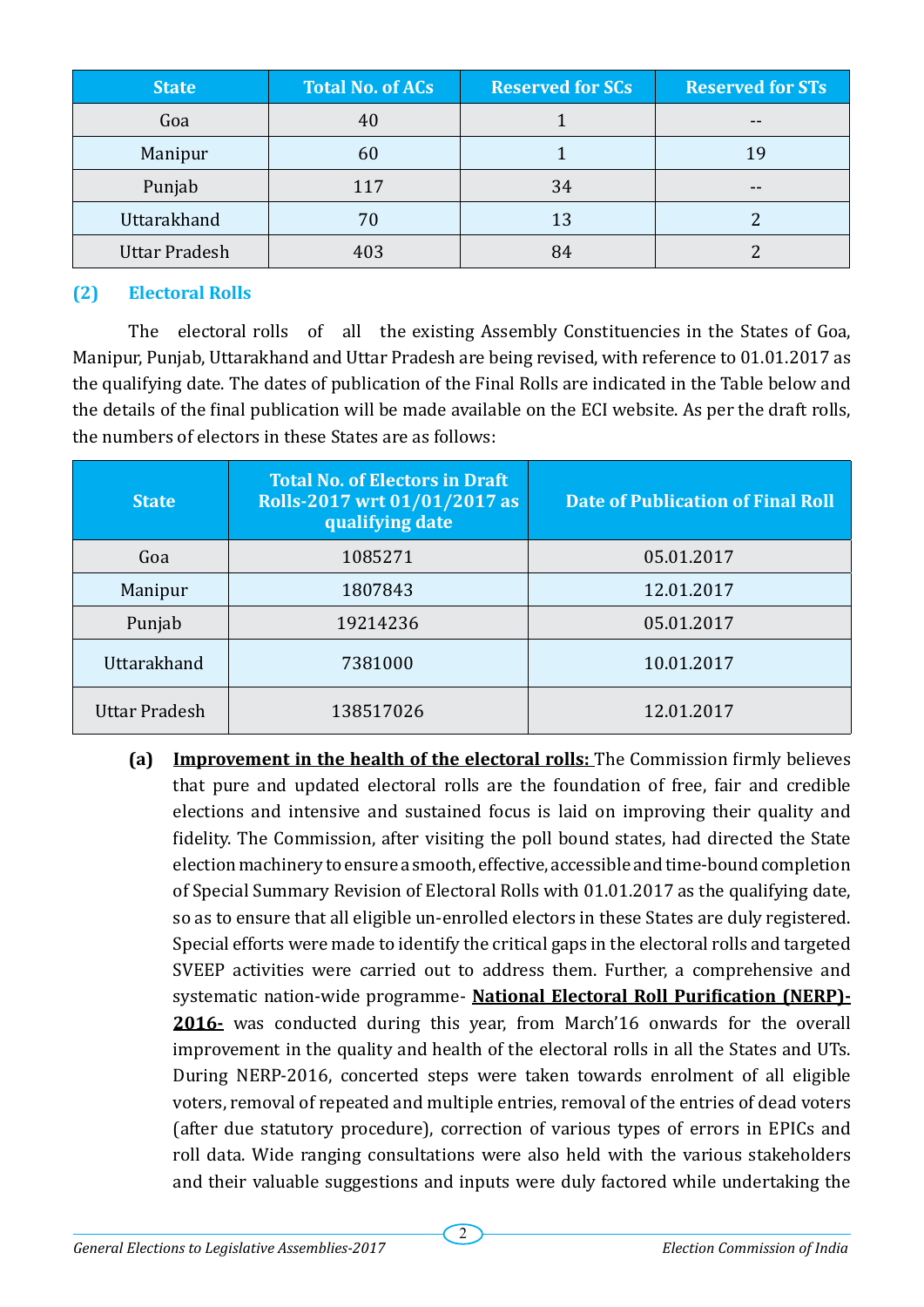purification drive. As a result of the efforts under NERP-2016, 25,53,083 logical errors were corrected in the electoral rolls and 29,856 entries of dead/shifted persons and 12,62,000 multiple entries were removed from the rolls after following the prescribed procedure. This exercise has improved the quality of the electoral rolls in a significant way.

#### **(b) Photo Electoral Rolls**

Photo Electoral Rolls will be used during these General Elections and photo percentages in Photo Electoral Rolls of these five States is 100%.

# **(c) Electors Photo Identity Cards (EPIC)**

Identification of the voters at the polling booth at the time of poll shall be mandatory. Electors who have been provided with EPIC shall be identified through EPIC. Presently, the EPIC coverage in these five States is as under:-

| <b>States</b>        | <b>Percentage of EPIC</b> |  |
|----------------------|---------------------------|--|
| Goa                  | 99.55%                    |  |
| Manipur              | 100%                      |  |
| Punjab               | 98.57%                    |  |
| Uttarakhand          | 100%                      |  |
| <b>Uttar Pradesh</b> | 99.70%                    |  |

All the residual electors are advised to obtain their Elector Photo Identity Cards from the Electoral Registration Officers of their Assembly Constituencies, urgently.

In order to ensure that no voter is deprived of his/her franchise, if his/her name figures in the Electoral Rolls, separate instructions will be issued to allow additional documents for identification of voters, if needed. Adhaar Card has also been included as an additional document for establishing the identity of voters at the Polling Stations.

# **(d) Photo Voter Slips**

To facilitate the voters to know where he/she is enrolled as a voter at a particular polling station and what is his/her serial number in the Electoral roll, the Commission has directed that official **voter slip bearing the Photo of the elector (wherever present in the roll) will be distributed** to all enrolled voters by the District Election Officer. The size, design and format of the Photo Voter Slip has also been substantially improved to enhance its utility and effectiveness in voter identification, awareness and guidance by increasing the size of the image, providing additional information along with polling station Nazri Naksha on the reverse of the slip and improvement in the quality of printing. It has also been directed that the said voter slip should be in the languages in which electoral roll is published for that Assembly Constituency. The Commission has laid a special emphasis on the systematic, efficient and timely distribution of the Photo Voter Slips through the Booth Level Officers (BLOs), who are under strict instructions to hand over the voter slip to the elector concerned only and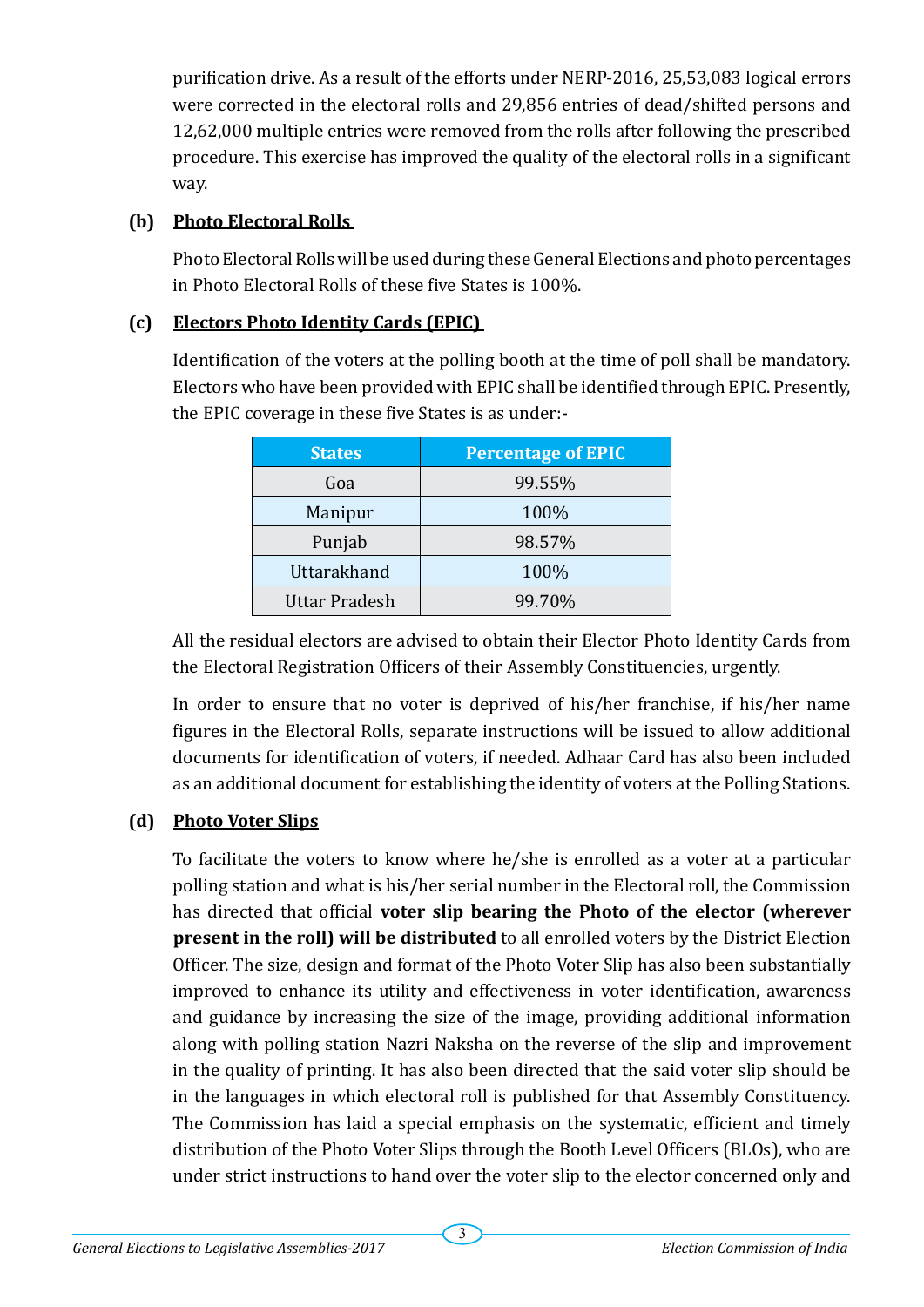not to any other person. The BLOs shall also maintain a Pre-Printed Register of Voters and take the signatures/thumb impression of person to whom the Photo Voter Slip is delivered. The distribution of Photo Voter Slips should be completed atleast 5 days before the date of poll and a very close and rigorous monitoring of the distribution process shall be done by the DEO and General Observer concerned.

The residual undistributed Voter Slips shall be returned by the BLO to the concerned ERO, who shall keep the same in a sealed cover after making an alphabetical list of the undistributed PVS in respect of each Part/polling station. Two copies of such alphabetical lists shall be handed over to the RO of the concerned constituency, while sealed cover of undistributed photo voter slips shall remain in safe custody with the ERO. No further distribution of photo voter slips shall be done after the same are returned to the ERO.

### **(e) Voter Guide Brochure:**

In these elections, a **Voter Guide Brochure (in local languages)** shall be handed over to **every** household ahead of the elections, giving information about the date and time of polls, contact details of the BLOs, important websites, helpline numbers, documents required for identification at the polling station besides other important information including the Do's and Dont's for voters at the polling station. This Voter Guide Brochure will be distributed along with the Photo Voter Slips by the BLOs.

# **(3) Polling Stations and Special Facilitation**

| <b>States</b>        | <b>No. of Polling</b><br><b>Stations in 2012</b> | <b>No. of Polling</b><br><b>Stations in 2017</b> | % Increase |
|----------------------|--------------------------------------------------|--------------------------------------------------|------------|
| Goa                  | 1612                                             | 1642                                             | 1.8%       |
| Manipur              | 2325                                             | 2794                                             | 20.1 %     |
| Punjab               | 19724                                            | 22600                                            | 14.5 %     |
| Uttarakhand          | 9744                                             | 10854                                            | 11.3%      |
| <b>Uttar Pradesh</b> | 128112                                           | 147148                                           | 14.8%      |

The number of Polling Stations in the poll going States are as follows:

# **(a) Assured Minimum Facilities (AMF) at Polling Stations:**

The Commission has upgraded the status of facilities at the Polling Stations from the earlier concept of Basic Minimum Facilities (BMF) to Assured Minimum Facilities (AMF). Accordingly, instructions have been issued to the Chief Electoral Officers of all these States to ensure that **every Polling Station is equipped with Assured Minimum Facilities** (AMF) like drinking water, shed, toilet, ramp for the physically challenged voters, a standard voting compartment etc. for the convenience and facilitation of voters.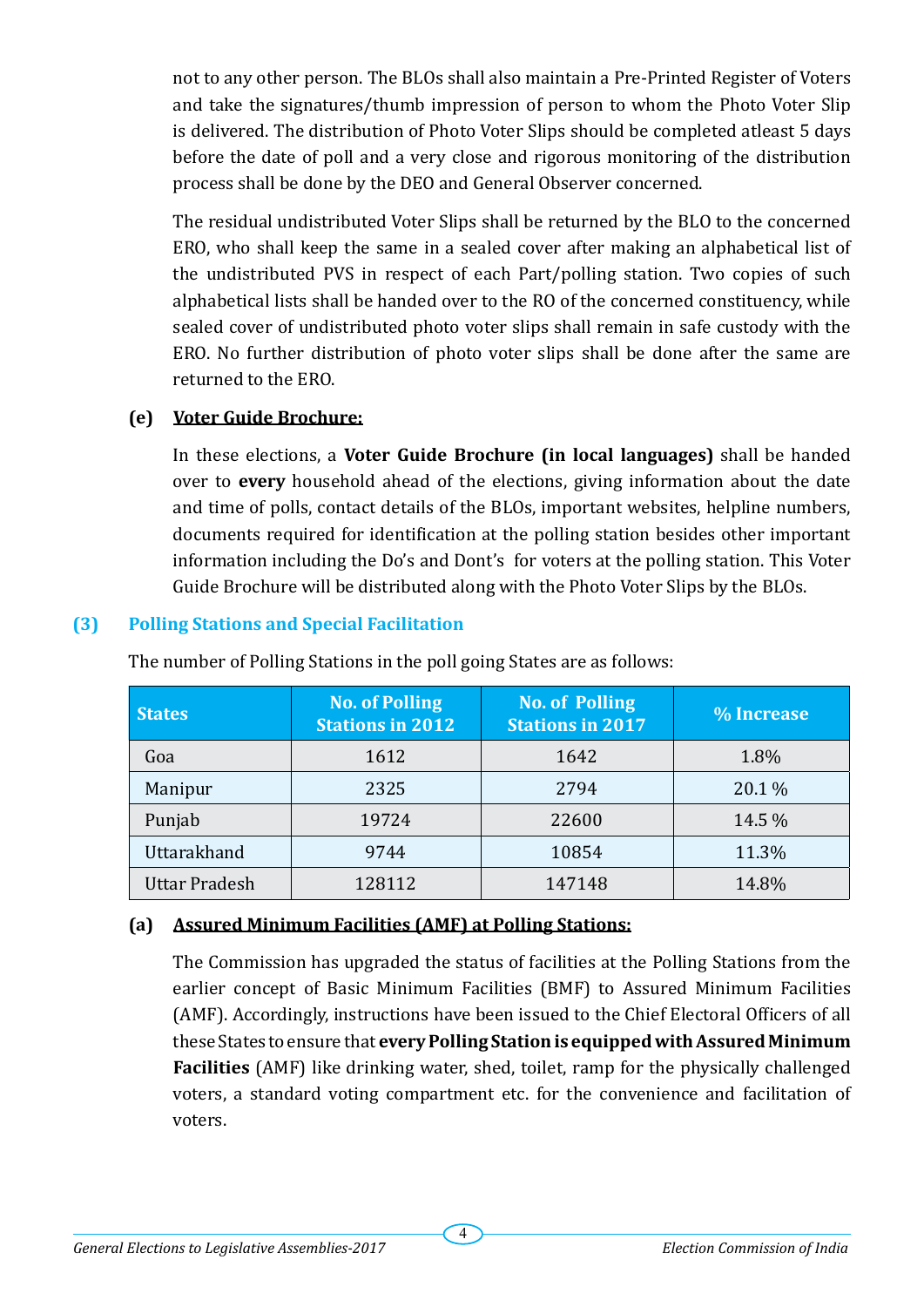### **(b) Model Polling Stations:**

In order to enhance the quality of voting experience for the esteemed electors, both in terms of the ease and comfort of voting, as well as their constructive association with the voting process, the Commission has directed that, as far as practicable, Model Polling Stations shall be set up in all the constituencies of the poll bound states. The Model Polling Stations envision the enhancement in electoral participation experience of the voters through a three-pronged strategy of improved physical structure and facilities of polling premises, systematic and hassle-free queue management and courteous and polite behaviour and conduct of the polling personnel.

# **(c) Voter Facilitation Posters:**

In order to fulfill the statutory requirements under **Rule 31** of the Conduct of Election Rules, 1961 and to provide accurate and relevant information for voter awareness and information at each polling station, the Commission has also directed that uniform and standardized Voter Facilitation Posters (VFP) shall be displayed on all Polling Stations for greater facilitation and awareness of the voters. A total of FOUR (4) Posters have been designed to capture voter-cenrtic information relevant on the poll day like details of the Polling Booth, polling area specified for that particular polling booth, list of contesting candidates, contact details of the important election functionaries, list of prescribed identification documents, illustrative voting procedure, items prohibited around the polling booth and important Do's and Dont's to be observed on the poll day. The Commission has directed that these four VFPs shall be prominently displayed ay each polling booth in the poll-going States.

# **(d) Voter Assistance Booths (VAB):**

Voter Assistance Booths shall be set up for **every polling station location,** having a team of officials with the objective of facilitating the voter to locate his/her polling booth number and serial number of that voter in the electoral roll of that concerned polling booth. The VABs will be set up with prominent signage and in such a manner that it will be conspicuous to the voters as they approach the polling premise/building to enable them to seek required facilitation on the poll day.

# **(e) Secrecy of Voting- Increase in Height of Standardized Voting Compartment**:

In order to maintain the secrecy of vote at the time of poll and uniformity in use of voting compartments, the Commission has issued revised instructions to increase the height of the Voting Compartments to 30 inches. It has been, further, directed that the Voting Compartment should be placed on a table whose height shall be 30 inches and only corrugated plastic sheet (flex-board) of steel-grey colour, which is completely opaque and reusable, shall be used for making the voting compartments. The Commission hopes that the use of these standardized and uniform Voting Compartments in all the polling booths will translate into greater voter facilitation, enhance the secrecy of vote and eliminate aberrations and non-uniformity in the preparation of Voting Compartment inside the polling booths.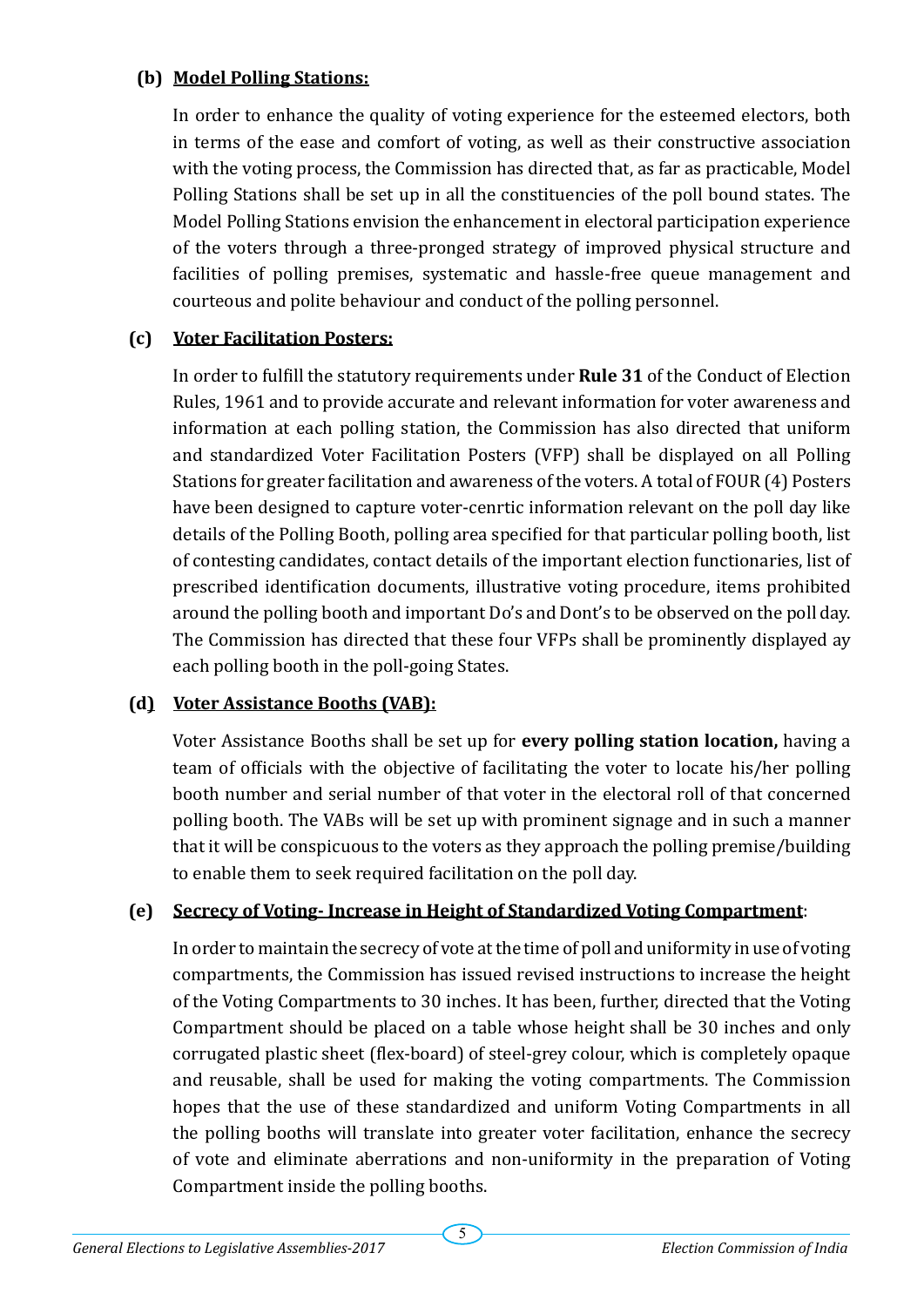#### **(f) Special Arrangement For Women and Differently-abled Voters:**

- **(i) Separate Polling Stations For Women:** The Commission has directed that in areas where women folk feel inhibited in mingling with male members because of some local custom or social practice, a separate polling station for women can be provided after getting approval of the Election Commission. Further, in big villages, if two polling stations are to be provided for the village, one may be provided for male electors and the other for female electors. In polling stations provided exclusively for women electors, polling personnel also should normally be women. When separate polling stations are provided for men and women of a particular polling area, these should as far as possible be located in the same building for general convenience.
- **(ii) All-Women Managed Polling Stations:** As part of its firm commitment towards gender equality and greater constructive participation of women in the electoral process, the Commission has also directed that, to the extent possible, 'Allwomen Managed Polling Stations' shall be set up in each Assembly Constituency where the entire polling staff, including the police and security personnel, shall be women.
- **(iii) Facility Of Differently-abled Electors**: The Commission has issued instructions to ensure that as far as practicable, all polling stations are located at ground floor and sturdy ramps are provided for the convenience of differently-abled electors with wheel-chairs. Further, in order to provide targeted and needbased facilitation to differently-abled voters, the Commission has directed that all Persons With Disabilities (PwDs) in an Assembly Constituency are identified and tagged to their respective Polling Stations and necessary disability-specific arrangements made for their smooth and convenient voting experience on the poll day. Also, it has been directed that differently-abled electors are given priority for entering polling booths, provision made for designated parking spaces close to the entrance of polling premise and special care to be provided to electors with speech and hearing impairment. Special focus has been laid for the sensitization of the polling personnel regarding the unique needs of the differently-abled.
- **(iv) Facility For Schools for Visually Disabled:** The Commission has instructed that, as far as practicable, separate auxiliary polling stations will be set up inside the Blind Schools for ease and facilitation of voting by the inmates. Also, the staff of such schools itself shall be deployed as polling personnel for this polling station.
- **(v) Polling Station At Leprosy Homes**: The Commission has directed that if a leprosy sanatorium is located within the constituency, then, if possible, a polling station may be set up at the sanatorium for the benefit of the inmates and sanatorium staff may be appointed as Presiding and Polling officers of the polling station.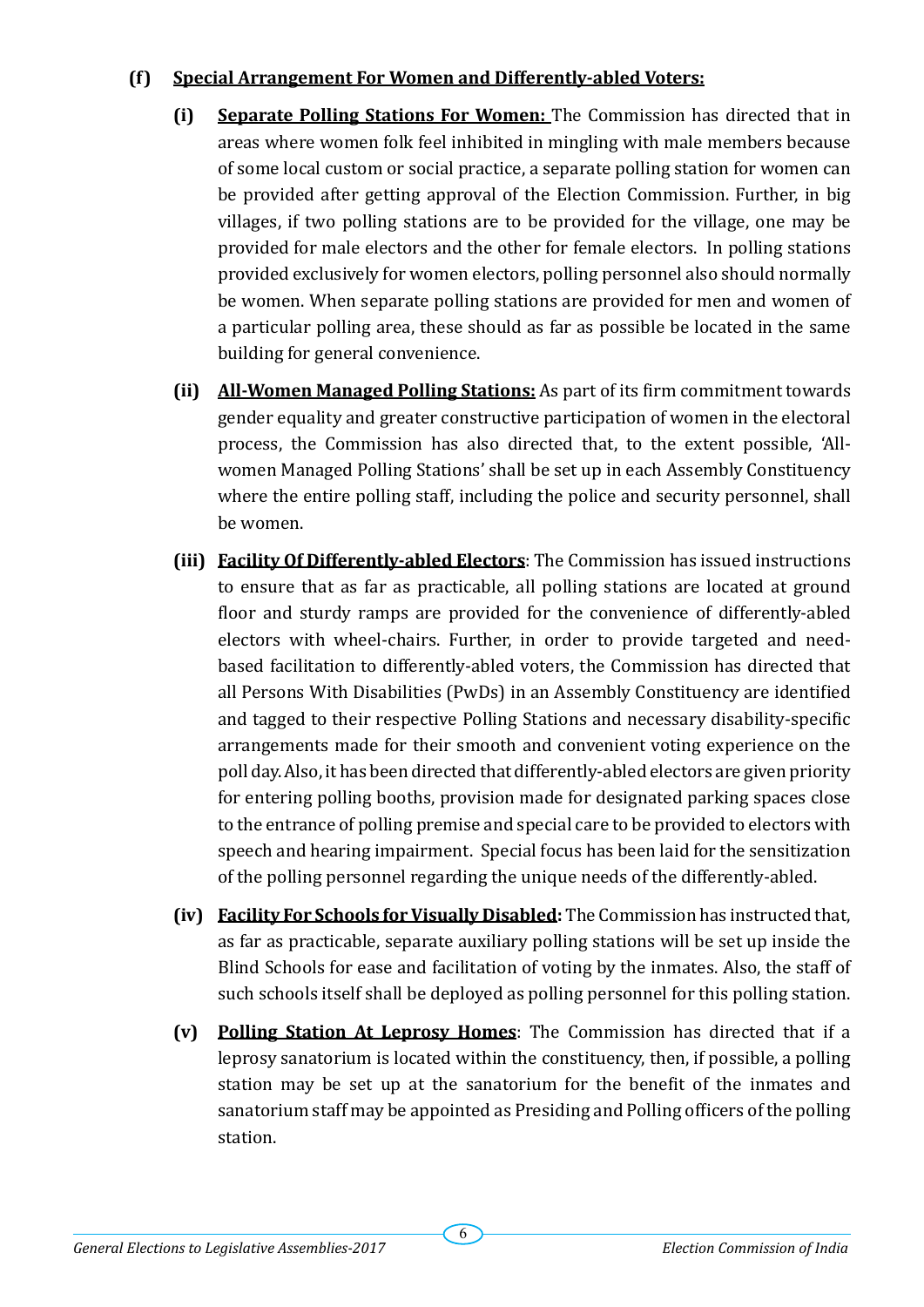#### **(4) Electronic Voting Machines (EVMs):**

The poll in these States will be conducted at all polling stations using EVMs. The Commission has already made arrangements to ensure availability of adequate number of EVMs for the smooth conduct of elections. The Commission has issued a new set of instructions with regard to the First Level Check of EVMs that will be used in the poll in these States. The **First Level Check of EVMs** has been completed in the presence of representatives of political parties. A **two-stage randomization of EVMs** will also be done. In the first stage, all the EVMs stored in the district storage centre will be randomized by the District Election Officer (DEO) in the presence of the representatives of the recognized political parties for Assembly Constituency-wise allocation. EVMs will be prepared and set for elections after finalization of the contesting candidates. At this stage also, candidates or their agents/representatives will be allowed to check and satisfy themselves in every manner about the error-free functionality of the EVMs. After the EVMs in a constituency are prepared for the poll by the Returning Officer and the ballot units are fitted with ballot papers, the EVMs will again be randomized to decide the actual polling stations in which they will be ultimately used. This Second Stage randomization will be done in the presence of Observers, Candidates or their Election Agents.

- **(a) Mock Poll:** As per the Commission's instructions, a Mock Poll shall be conducted by the Presiding Officer at each Polling Station before the commencement of actual polling in the presence of the Polling Agents set up by the contesting candidates and a **Certificate** of successful conduct of the Mock Poll shall be made by the Presiding Officer. Immediately after the conduct of Mock Poll, the **CLEAR Button shall be pressed** on the EVM to clear the data of the Mock Poll and the fact that no votes are recorded in the Control Unit shall be displayed to the Polling Agents present. The Commission has issued directions for ensuring **proper training** to all the polling personnel regarding the conduct of Mock Poll, as well as to **create awareness** amongst the political parties, contesting candidates, their polling agents and other stakeholders about the Mock Poll process.
- **(b)** None Of The Above (NOTA) In EVMs: In its judgment dated  $27<sup>th</sup>$  September, 2013 in Writ Petition (C) No. 161 of 2004 (People's Union for Civil Liberties Vs Union of India and another), the Supreme Court has directed that there should be a "None of the Above" (NOTA) option on the ballot papers and EVMs.

On the Balloting Unit**, below the name of the last candidate**, there will now be a button for NOTA option so that electors who do not want to vote for any of the candidates can exercise their option by pressing the button against NOTA. The **Commission has provided a new symbol for the NOTA option**, which was designed by National Institute of Design (NID). This new symbol will facilitate the voters in casting of their votes.



**NOTA Symbol**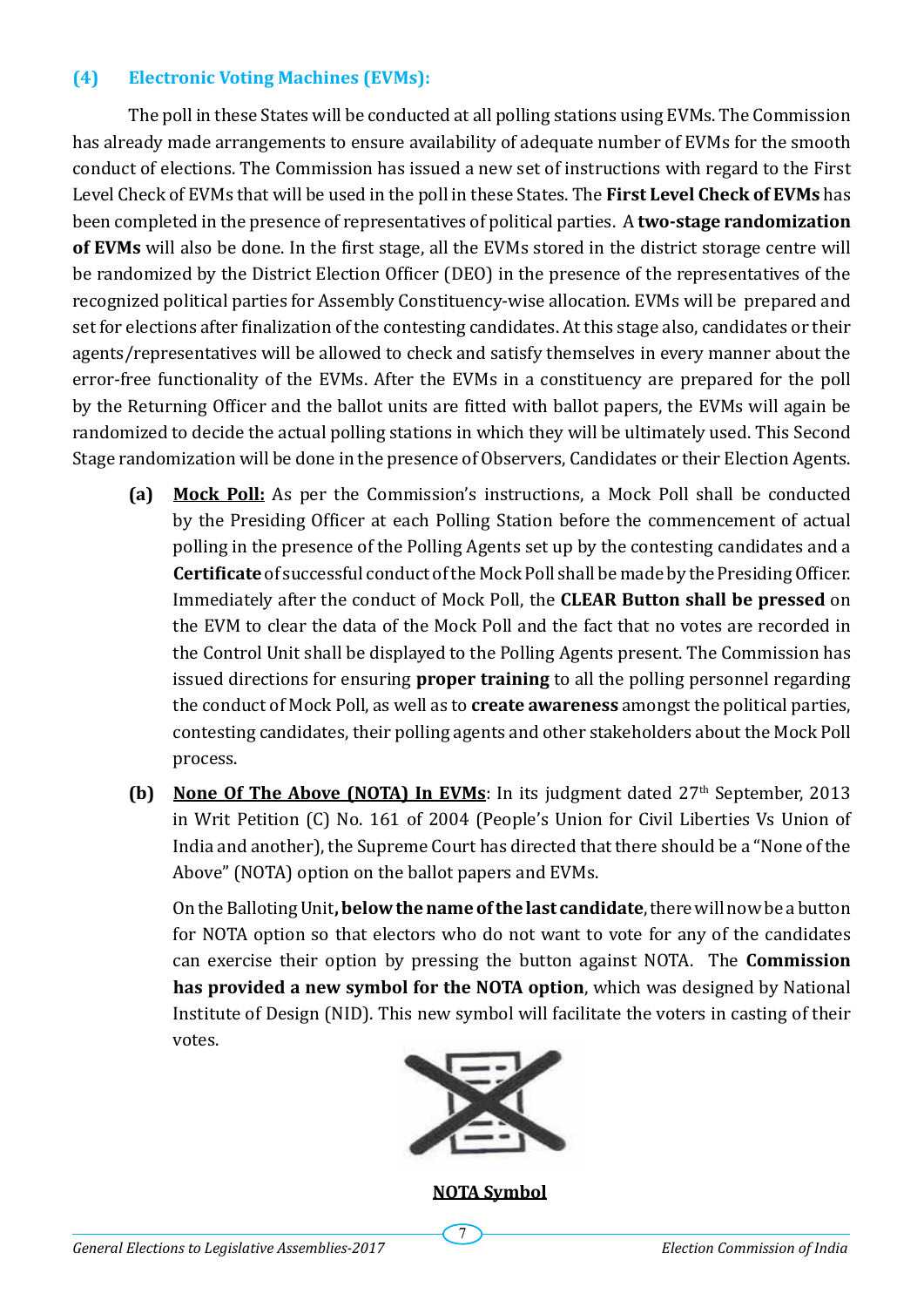The Commission is taking steps to bring this to the knowledge of voters and all other stakeholders and to train all field level officials including the polling personnel about the provision of NOTA and its symbol.

# **(c) VVPAT ( Voter Verifiable Paper Audit Trail)**

VVPATs will be used along with EVMs in identified Assembly Constituencies in all the five poll going states to enhance the transparency and credibility of the elections. A comprehensive SVEEP programme will be launched in the five States to increase voters' awareness and education about the VVPATs. The List of Assembly Constituencies in each State where VVPATs will be used in the forthcoming elections is placed at 'Annexure-VI'.

#### **(d) Photographs Of Candidates On EVM Ballot Paper**

In order to facilitate the electors in identifying the candidates, the Commission has prescribed an additional measure by way of adding provision for printing the photograph of candidate also on the ballot to be displayed on the EVM (Ballot Unit) and on Postal Ballot Papers. This will also take care to avoid likely confusion when candidates with same or similar names contest from the same constituency. For this purpose, the candidates are required to submit to the Returning Officer, their recent Stamp Size photograph as per the specifications laid down by the Commission. Many of the poll-bound states will be using the photograph of the candidates on the ballot papers for the first time. Instructions have also been issued to ensure necessary publicity of this instruction

#### **(5) Deployment Of Polling Personnel And Randomization**

Polling parties shall be formed randomly, through the special randomization IT application. **Three-stage randomization** will be adopted. First, from a wider district database of eligible officials, a shortlist of a minimum 120% of the required numbers will be randomly picked up. This group will be trained for polling duties. In the second stage, from this trained manpower, actual polling parties as required shall be formed by random selection software in the presence of General Observers. In the third randomization, the polling stations will be allocated randomly to these polling parties just before the polling party's departure. There shall be such randomization for Police personnel and Home Guards also, who are deployed at the polling stations on the poll day.

# **(6) Electronically Transmitted Postal Ballot System (ETPBS):**

Electronically Transmitted Postal ballot System (ETPBS), which has already been successfully run on a pilot basis in the recently held Bye-election in 17-Nellithope AC in Puducherry, will be implemented in a few identified assembly Constituencies on a pilot and trial basis in the five pollgoing States. The Assembly Constituencies where ETPBS will be implemented shall be selected on certain criteria based on logistics, connectivity and operational requirements.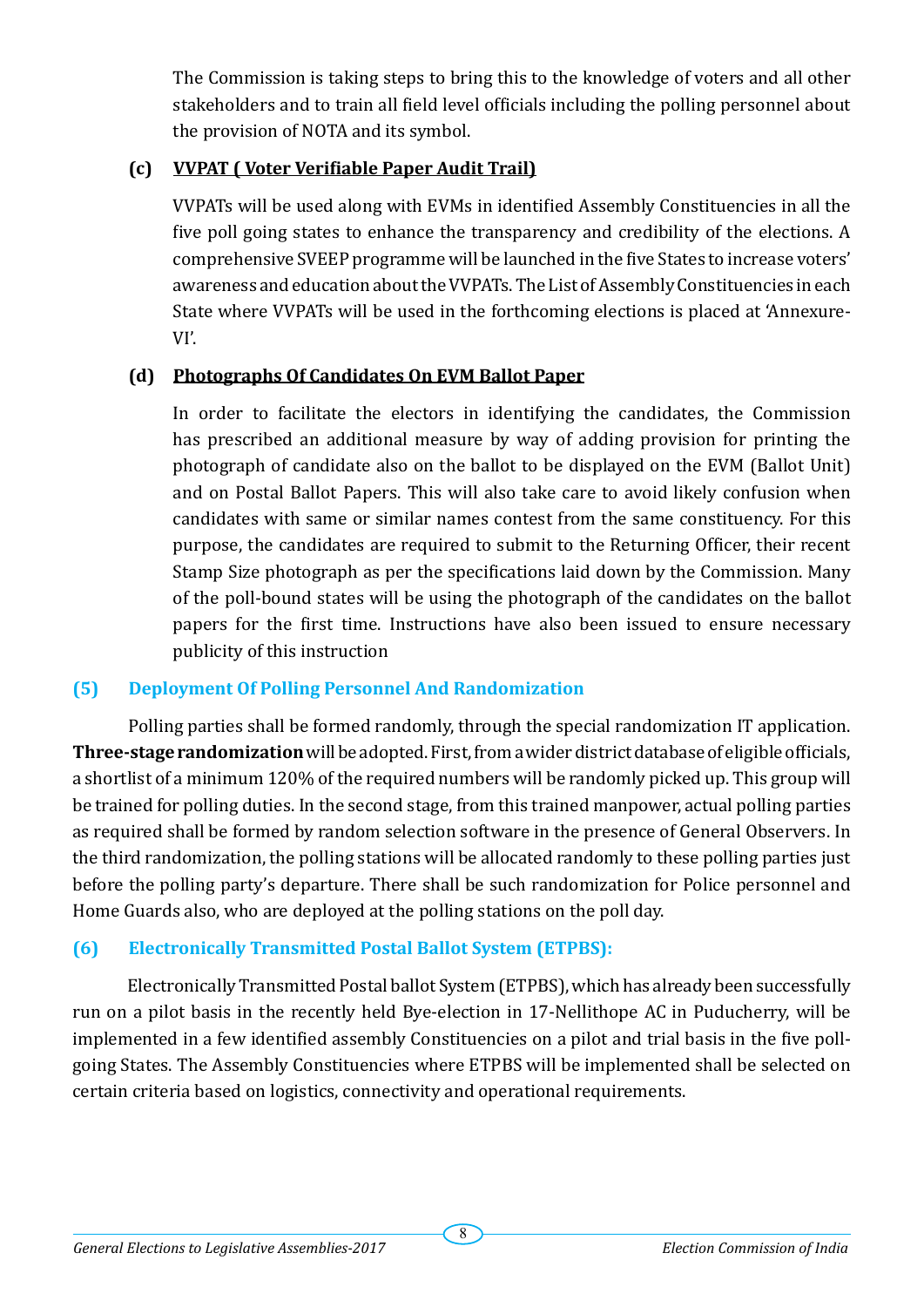### **(7) Affidavits Of candidates:**

**(a) All Columns to be filled In:** In pursuance of the judgment dated 13th September, 2013 passed by the Supreme Court in Writ Petition (C) No. 121 of 2008 (Resurgence India Vs Election Commission of India and Another), which among other things makes it obligatory for the Returning Officer "to check whether the information required is fully furnished (by the candidate) at the time of filing of affidavit with the nomination paper", the Commission has issued instructions that in the affidavit to be filed along with the nomination paper, candidates are required to fill up all columns. If any column in the affidavit is left blank, the Returning Officer will issue a notice to the candidate to file the revised affidavit with all columns duly filled in. After such notice, if a candidate still fails to file affidavit complete in all respects, the nomination paper will be liable to be rejected by the Returning Officer at the time of scrutiny. The Chief Electoral Officers have been directed to brief all Returning Officers about the judgment of the Supreme Court and the Commission's instructions.

#### **(b) Additional Affidavit along with 'No Demand Certificate':**

The Commission has, in pursuance to the Judgment of Hon'ble Delhi High Court in W.P.(C ) No. 4912/1998 (KRISHAK BHARAT VS UNION OF INDIA AND ORS), directed that at every elections to either the House of Parliament or to the State Legislature, every candidate, at the time of filing nomination paper, shall also file an additional affidavit in the prescribed format along with the 'No Demand Certificate' from the agencies providing electricity, water and telephone with also rent, in case he had been in occupation of any Government accommodation during the last 10 years. This Affidavit would be in addition to the affidavit required to be filed in Form-26, and shall be got attested by an Oath Commissioner or Notary Public or Magistrate of the First Class. The outer limit for filing this Affidavit would be 3.00 PM on the last date of filing nomination papers. It is also specified that failure to file the affidavit along with the 'No Demand Certificate' would be treated as a defect of substantial nature for the purposes of Section-36 of the Representation of People Act, 1951.

**(c) Introduction of additional facility of E-Filing of Candidate Affidavits:** The Commission has provided to the candidates an additional facility for online submission (e-filing) of their Candidate Affidavit. The candidate can go online to ECI website (eci.nic.in) and can submit their affidavit online through any of the services of NIC or NSDL. Candidate need to take print out of the affidavit submitted online and then get it notarized and submit it to Returning officer (RO). RO is required to verify the printed copy with the submission done by the candidate. Further, trained **Election Commission Return Preparers** will be available in each district to assist candidates in e-filing of affidavits and abstract statements and expenses on the same will be borne by the Commission.

#### **(d ) Changes in the Format of Nomination Form:**

Vide a notification dated 16th September, 2016 issued by the Ministry of Law &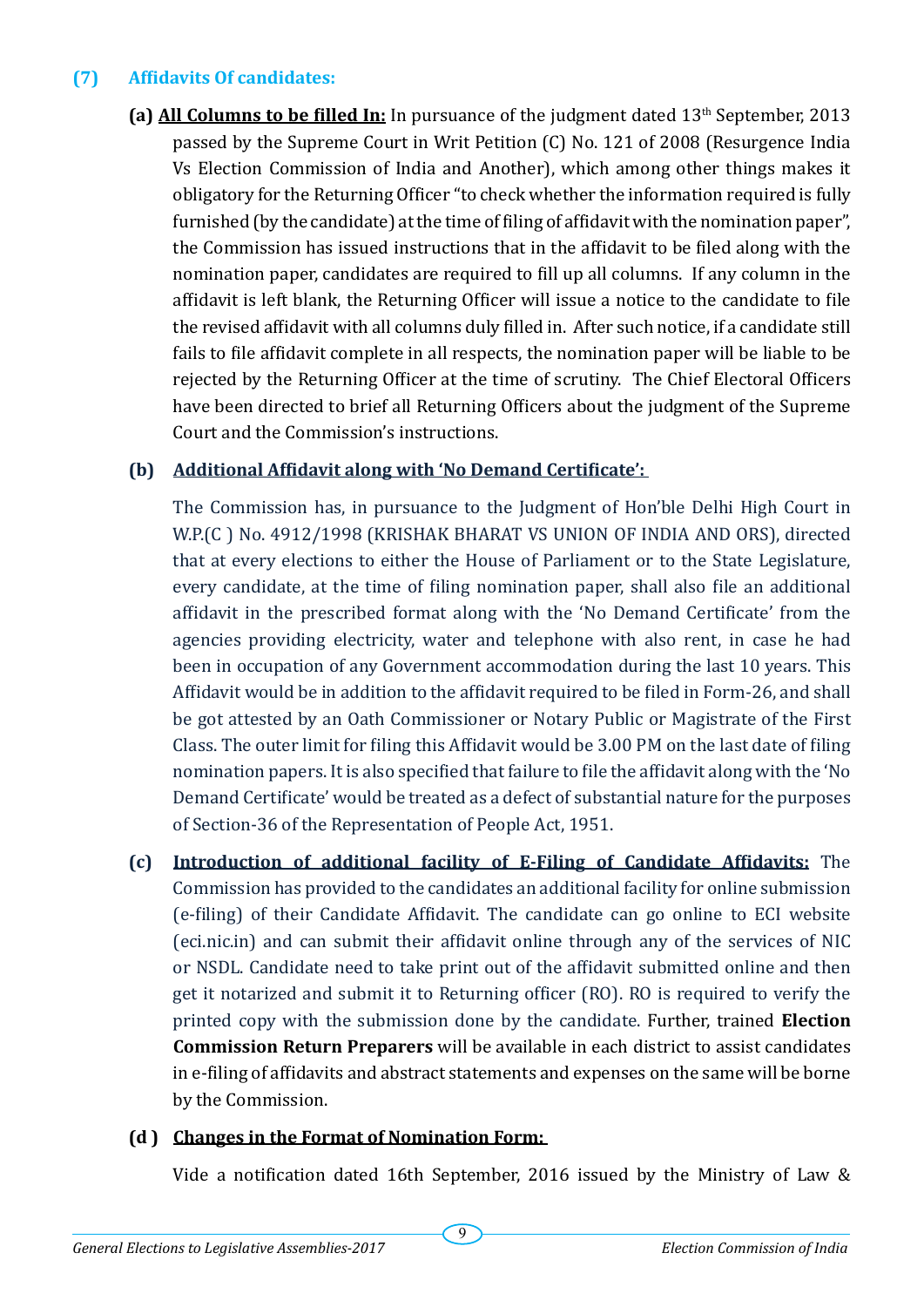Justice, Government of India, the format of nomination paper (Forms 2A to 2E) has been partially amended. In the new format, there is a requirement of **affixing the photograph of the candidate** and a provision has been inserted for the **candidate to make a declaration that he/she is a citizen of India and has not acquired citizenship of any other country**.

### **(8) District Election Management Plan (DEMP)**

The District Election Officers have been asked to prepare a comprehensive District Election Management Plan in consultation with SSPs/SPs and Sector Officers, including the route plan and communication plan for conduct of elections. These plans will be **vetted by the Observers** taking into account vulnerability mapping exercise and mapping of critical polling stations, in accordance with Election Commission of India's extant instructions.

### **(9) Communication plan**

The Commission attaches great importance to preparation and implementation of a perfect communication plan at the district/constituency level for the smooth conduct of elections and to enable concurrent intervention and mid-course correction on the poll day. For the said purpose, the Commission has directed the Chief Electoral Officers of Goa, Manipur, Punjab, Uttarakhand and Uttar Pradesh to coordinate with the officers of Telecommunication Department in the State headquarters, BSNL/MTNL authorities, the representatives of other leading service providers in the States so that network status in the States is assessed and communication shadow areas be identified. The CEOs have also been instructed to prepare the best communication plan in the States and make suitable alternate arrangements in the communication shadow areas by providing Satellite Phones, Wireless sets, Special Runners etc.

# **(10) Model Code of Conduct**

The Model Code of Conduct **comes into effect immediately** from now onwards. All the provisions of the Model Code will apply to the whole of Goa, Manipur, Punjab, Uttarakhand and Uttar Pradesh and will be applicable to all candidates, political parties and, the State Governments of Goa, Manipur, Punjab, Uttarakhand and Uttar Pradesh. The Model Code of Conduct shall also be applicable to the Union Government insofar as announcements/policy decisions pertaining to/for these States are concerned.

The Commission has made elaborate arrangements for ensuring the effective implementation of the MCC Guidelines. Any violations of these Guidelines would be strictly dealt with and the Commission re-emphasizes that the instructions issued in this regard from time to time should be read and understood by all Political Parties, contesting candidates and their agents/representatives, to avoid any misgivings or lack of information or inadequate understanding/interpretation. The governments of the poll-bound States have also been directed to ensure that no misuse of official machinery/position is done during the MCC period.

The Commission has also issued instructions for swift, effective and stringent action for enforcement of Model Code of Conduct during the first 72 hours of announcement of the election schedule and also for maintaining extra vigilance and strict enforcement action in the Last 72 hours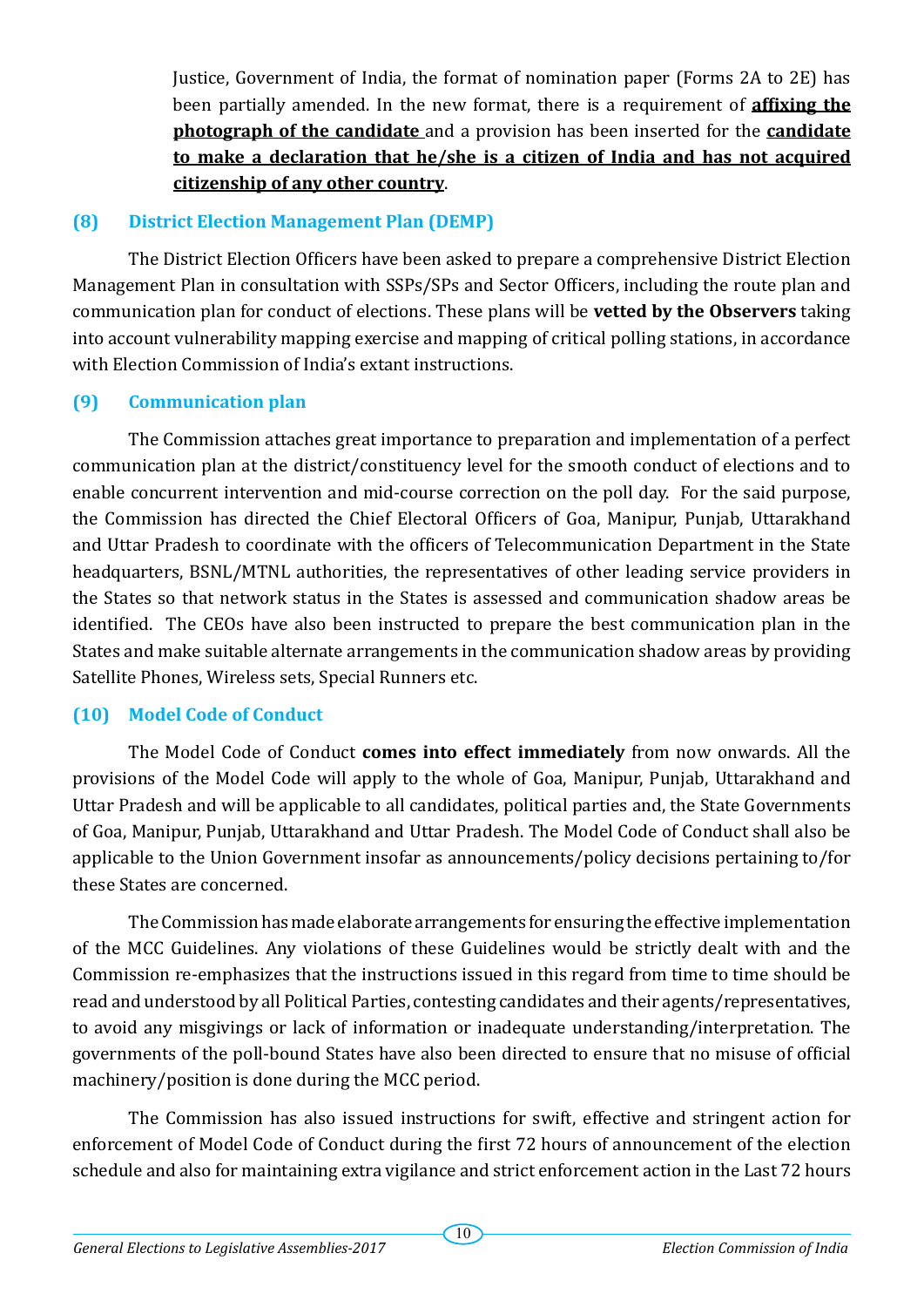prior to the close of polls. These instructions have been issued in the form of Standard Operating Procedures (SOPs) for compliance by the field election machinery.

# **(11) Videography/ Webcasting/CCTV Coverage**

**All critical events will be video-graphed**. District Election Officers will arrange sufficient number of video and digital cameras and camera teams for the purpose. The events for videography will include filing of nomination papers and scrutiny thereof, allotment of symbols, First Level Checking, preparations and storage of Electronic Voting Machines, important public meetings, processions etc. during election campaign, process of dispatching of postal ballot papers, polling process in identified vulnerable polling stations, storage of polled EVMs, counting of votes etc. Additionally, CCTVs will be installed at important Border Check Posts and Static Check Points for effective monitoring and surveillance. Further, the Commission has directed that Webcasting, CCTV coverage, Videography and Digital cameras will also be deployed inside critical polling booths and polling booths in vulnerable areas to closely monitor the proceedings on the poll day without violating secrecy of voting process.

#### **(12) Measures to Prevent Public Nuisance**:

**(a) Usage of eco-friendly substances for preparing election campaign/publicity material-** Considering the long-term deleterious impact of materials like plastics, polythene etc on the life-giving and life-sustaining environment, the Commission, has directed that all political parties, contesting candidates and their authorized agents etc, **shall desist from utilizing environmentally hazardous materials** like plastics, polythene etc for the preparation and usage election-related publicity materials during the ensuing General Elections to the Legislative Assemblies of Goa, Manipur, Punjab, Uttarakhand and Uttar Pradesh. The DEOs and ROs are directed to emphasize the importance of environment protection and preservation during the meetings with the political parties and contesting candidates and ensure that the instructions of the Commission with regard to the usage of non-eco-friendly materials like plastics, polythene etc during electioneering shall be adhered to by all concerned. The CEO shall impress upon the importance of using eco-friendly and bio-degradable materials for campaign material to various political parties in their respective states/UT and issue necessary instructions in this regard.

#### **(b) Restrictions on the use of loudspeakers:**

The Commission is genuinely concerned about the serious 'noise pollution' and great disturbance to the peace and tranquility of the general public by the reckless, widespread and flagrant use of loudspeakers during election canvassing and campaign by candidates, political parties and their agents. In particular, the student community, gets seriously disturbed and adversely impacted as their studies are badly hampered because the loudspeakers start blaring from very early hours in the morning and continue to do so throughout the day and till extremely late hours in the night. Similarly, the aged, the infirm and the sick whether in institutions, hospitals, etc. or at home, are also put to severe discomfort. To prevent such nuisance, the Commission has directed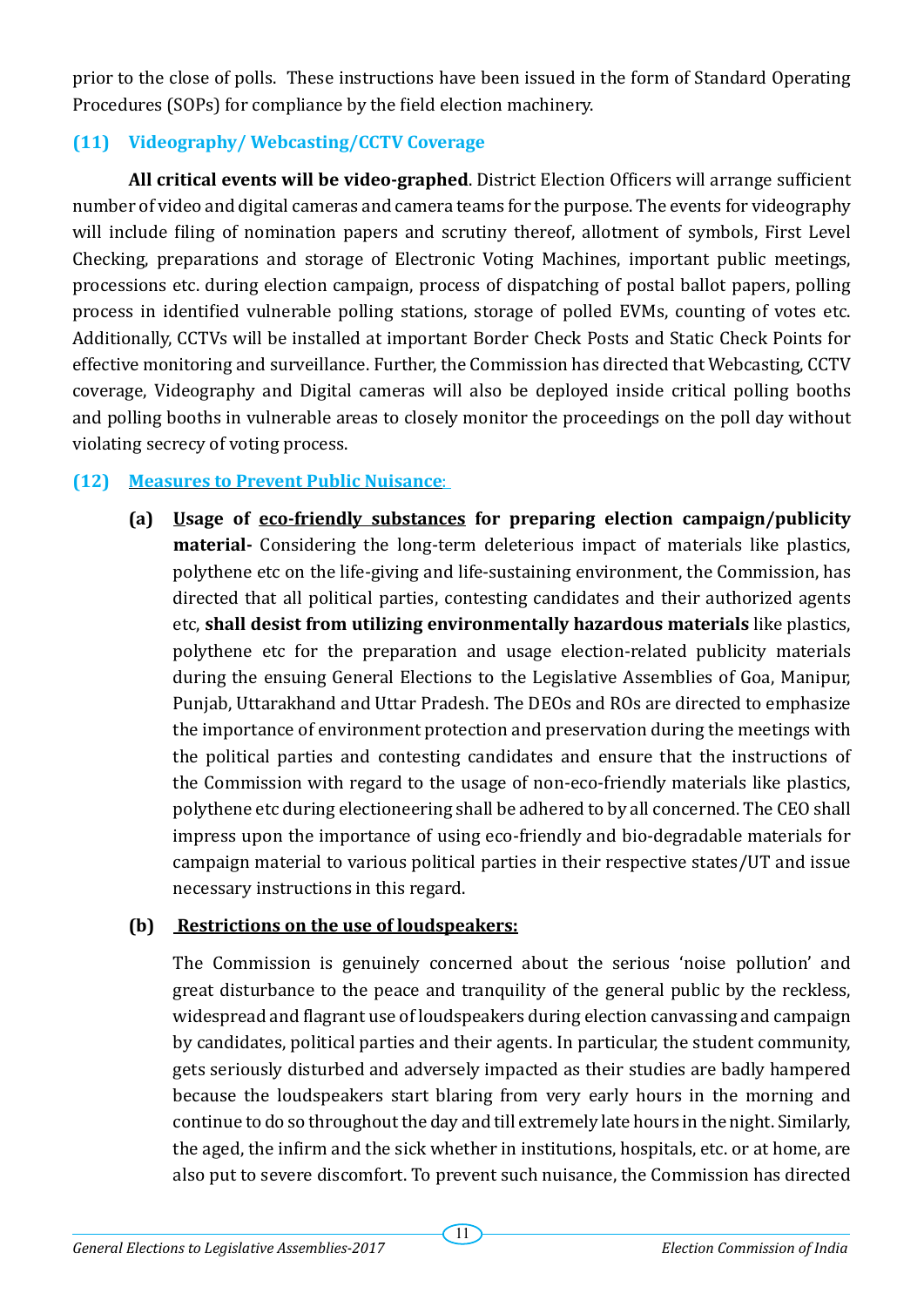that the use of public address system or loudspeakers or any sound amplifier, whether fitted on vehicles of any kind whatsoever, or in static position used for public meetings for electioneering purposes, during the entire election period starting from the date of announcement of election and ending with the date of declaration of results, shall not be permitted **at night between 10.00 p.m. and 6.00 a.m."**

Further, No loudspeakers fitted on vehicles of any kind or in any other manner whatsoever shall be permitted to be used during the period of 48 hours ending with the hour fixed for the conclusion of the poll in any polling area.

Moreover, for maintenance for law and order and prevention of loudspeaker use for inciting tension in a politically surcharged atmosphere, District Administrations is advised to consider any application for permission to use loudspeakers after the aforesaid prohibitory period of 48 hours, on merit of each application and keeping in view the need to maintain proper law and order till the completion of election.

**(c)** Also, the Commission solicits the cooperation and collaboration of all the esteemed stakeholders notably the political parties and contesting candidates to **refrain from using loudspeakers and sound amplification in the vicinity of educational institutions** like schools and colleges; hospitals, senior citizens homes, sanatoriums and other facilities tending to the sick, infirm or the needy.

# **(13) Law And Order, Security Arrangements And Deployment Of Forces**

Conduct of elections involves elaborate security management, which includes not just the security of polling personnel, polling stations and polling materials, but also the overall security of the election process. Central Armed Police Forces (CAPFs) are deployed to supplement the local police force in ensuring a peaceful and conducive atmosphere for the smooth conduct of elections in a free, fair and credible manner. In view of the same, the very preparation of poll schedule, sequencing of multi-phase elections and choice of constituencies for each phase had to follow the logic of force availability and force management.

The Commission has taken various measures to ensure free and fair elections by creating a conducive atmosphere in which each elector is able to access the polling station and cast his vote without being obstructed or being unduly influenced/ intimidated by anybody.

Based on the assessment of the ground situation, Central Armed Police Forces (CAPFs) and State Armed Police (SAP) drawn from other States will be deployed during these elections. The **CAPFs shall be deployed well in advance for area domination, route marches in vulnerable pockets, point patrolling and other confidence building measures to re-assure and build faith in the minds of the voters**, especially those belonging to the weaker sections, minorities etc. In the insurgency-affected areas, CAPFs shall be inducted well in time for undertaking area familiarization and hand-holding with local forces and all other standard security protocols for movement, enforcement activities etc in these areas will be strictly adhered to. The CAPFs/SAP shall also be **deployed in the Expenditure Sensitive Constituencies and other vulnerable areas and critical polling stations** as per the assessment of ground realities by the CEO of the State, in consultation with the various stakeholders. On the Poll-eve, the CAPFs/SAP shall take position in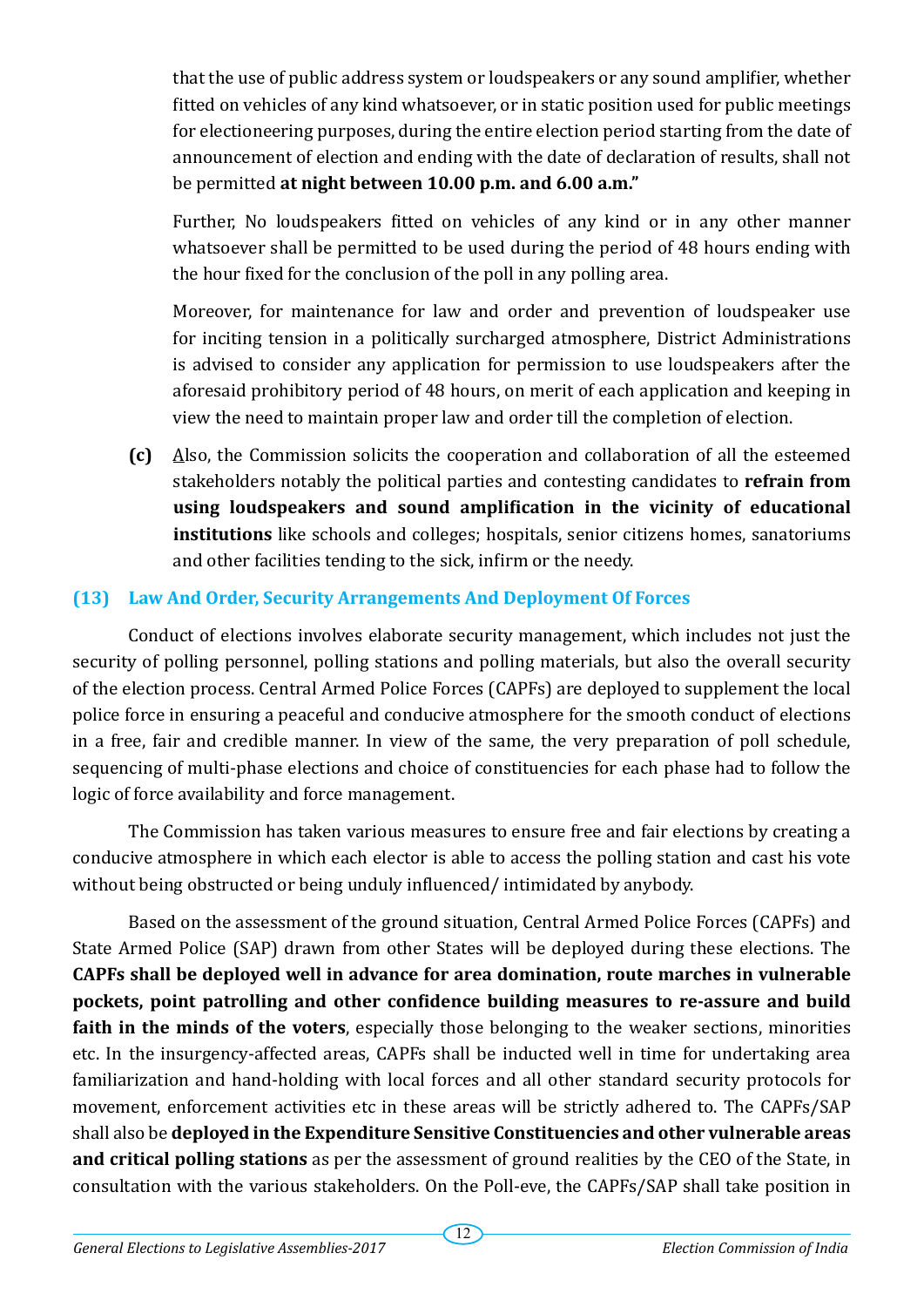and control of the respective polling stations and will be responsible for safeguarding the polling stations and for providing security to the electors and polling personnel on the poll day. Besides, these forces will be used for securing the strong rooms where the EVMs are stored and for securing the counting centers and for other purposes, as required.

The CEOs will ensure a **day-to-day monitoring** of the activities and deployment of the CAPFs/SAP in these States to optimize the usage and effectiveness of these forces for conducting peaceful and transparent elections and inform the Commission periodically. Further, the entire force deployment in the assembly segments shall be under the **oversight of the Central Observers**  deputed by the Commission.

The Commission lays a special emphasis on the advance preventive measures to be taken by the District Magistrates and Police authorities to maintain the Law & Order and to create atmosphere conducive for the conduct of free and fair elections. The Commission will be constantly monitoring the ground situation closely and will take appropriate measures to ensure peaceful, free and fair polls in these States.

# **(14) Protection To Electors Of SC/ST And Other Weaker Sections:**

As per Section 3 (1) of Scheduled Castes and Scheduled Tribes (Prevention of Atrocities) Act, 1989 (as amended in 2015), whoever, not being a member of a Scheduled Caste or Scheduled Tribe, forces or intimidates a member of a Scheduled Caste or a Scheduled Tribe not to vote or to vote for a particular candidate or to vote in a manner other than that provided by law, or not to stand as a candidate etc., shall be punishable with imprisonment for a term which shall not be less than six months but which may extend to five years and with fine. The Commission has asked the State Governments to bring these provisions to the notice of all concerned for prompt action. In order to bolster the confidence of the voters hailing from vulnerable sections especially SCs, STs etc and enhance their conviction and faith in the purity and credibility of the poll process, CAPFs/SAP shall be extensively and vigorously utilized in patrolling such areas, conducting route marches and undertaking others necessary confidence building measures under the supervision of the Central Observers.

# **(15) Election Expenditure Monitoring:**

Comprehensive instructions for the purpose of effective monitoring of the election expenditure of the candidates have been issued, which include formation of Flying Squads (FS), Static Surveillance Teams (SST), Video Surveillance Teams (VST), involvement of Investigation Directorates of Income Tax Deptt. etc. State Excise Departments and police authorities have been asked to monitor production, distribution, sale and storage of liquor and other intoxicants (including narcotics) during the election process. The functioning and operations of the Flying Squads/Mobile Teams shall be closely monitored using GPS Tracking.

For greater transparency and for ease of monitoring of Election Expenses, Candidates would be required to open a separate bank account and incur their election expenses from that very account. The Investigation Directorate of Income Tax Dept. has been asked to open Air Intelligence units in the airports of these states and also to gather intelligence and take necessary action against movement of large sum of money in these states.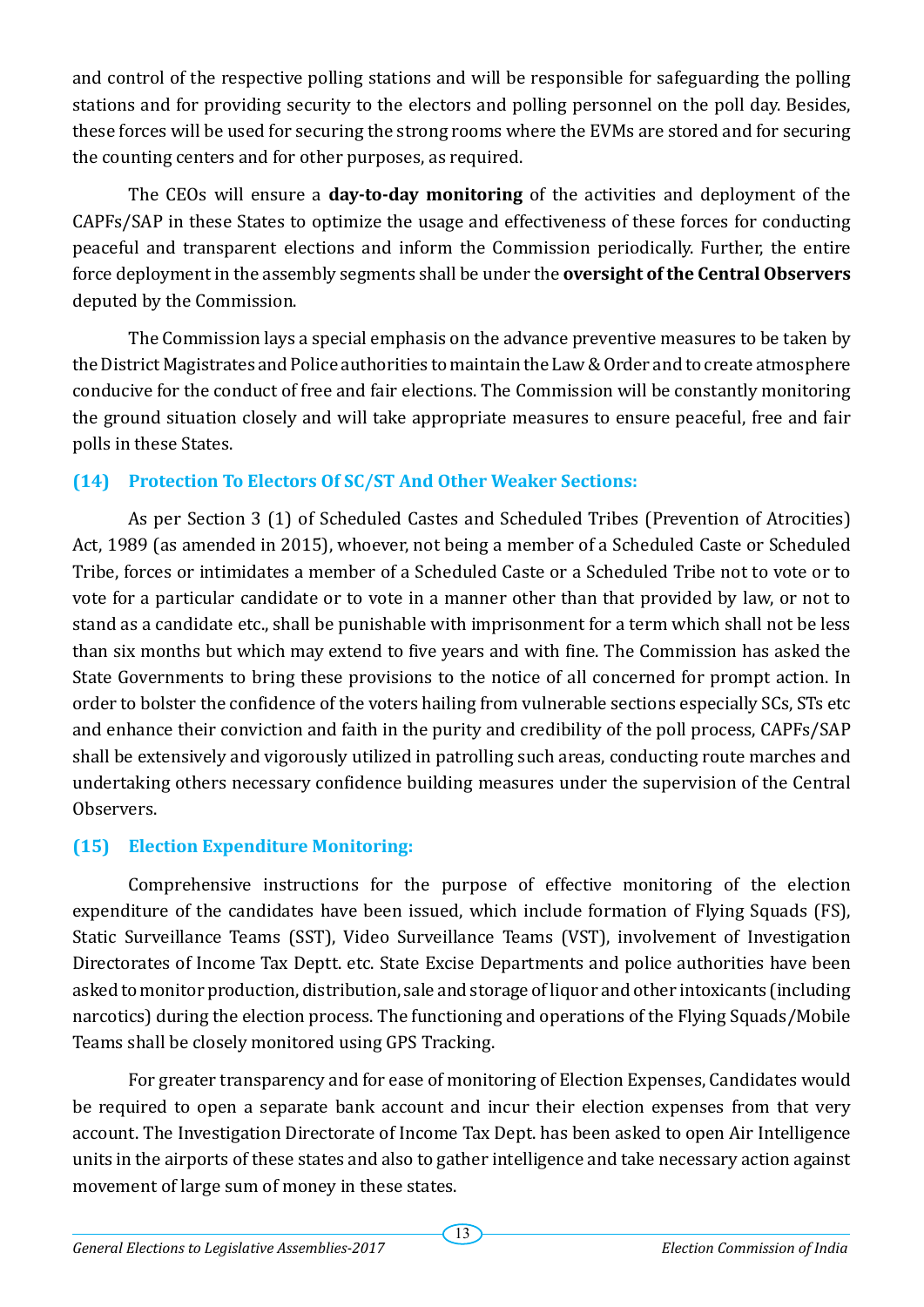Some new initiatives taken by the Commission to strengthen the Expenditure Monitoring mechanism are:

- **(a) Modification of the Standard Operating Procedure for Seizure and release of cash**: To avoid inconvenience to common people with genuine need for carrying cash, the Standard Operating Procedure for seizure of cash and release has been modified. An appellate body will be in place in every district to attend to petitions from the public. The Committee will *suo motu* examine each case of seizure by the Police or Flying Squad or Static teams and in suitable cases immediate steps will be taken to release the same.
- **(b) Accounting of the expenditure incurred for campaign vehicles on the basis of permissions granted:** It came to the notice of the Commission that the candidates take permission from the Returning Officer for use of vehicles for campaign purpose, but some candidates do not show the vehicle hiring charges or fuel expenses in their election expenditure account. Therefore, it has been decided that unless the candidate intimates the R.O. for withdrawing the permission, the notional expenditure on account of campaign vehicles will be calculated based on the number of vehicles for which permissions is granted by the Returning Officer.
- **(c) Filing of part statement of Election Expenditure by Political parties in 30 days**: The political parties will be required to file a part expenditure statement in respect of the lump sum payments made to the candidate, within 30 days after declaration of results.
- **(d) Account Reconciliation Meeting:** In order to reduce litigations relating to expenditure accounts, a reconciliation meeting will be provided before final submission of the accounts, on the 26<sup>th</sup> day after the declaration of the results.
- **(e)** All expenditure incurred by those candidates, their party agents or party leaders on their travel, boarding, lodging etc. who travel to overseas countries for the purpose of canvassing in their favour to seek votes of overseas electors residing there, would be deemed to be the expenditure incurred or authorized by the candidates in connection with their election and will have to be included in their account of election expenses. Moreover, any inducement to overseas electors by way of air tickets or any other documents to inducements to them, in cash or kind, to come to India for the purpose of voting at the election would amount to the electoral offence of 'bribery' within the meaning of section 171B of the IPC as also the corrupt practice of 'Bribery' within the meaning of section 123(1) of the R.P. Act, 1951.

# **(f) Candidate' Booth/ (Kiosk) Outside Polling Station- Expenditure to be Included in Candidates' Election Account:**

In order to ensure effective, accurate and credible election expenditure monitoring and to ensure that the candidates' expenditure accounts faithfully represent the actual spending on electioneering, the Commission has decided that that the candidates' booths set up outside the polling stations should, hereinafter, be deemed to have been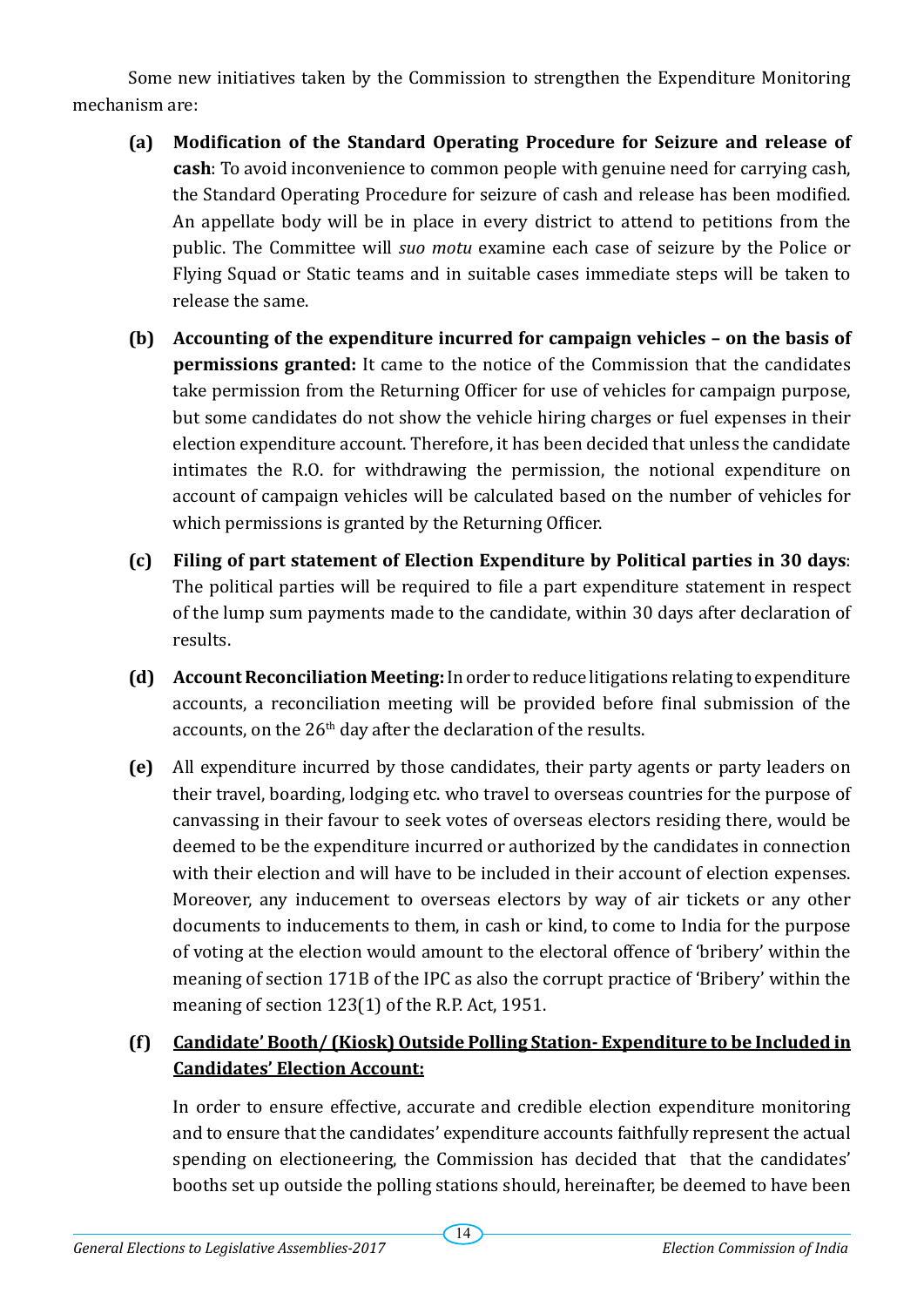set up by the candidates as part of their individual campaign and not by way of general party propaganda and all such expenditure incurred on such candidates' booths shall be deemed to have been incurred/authorized by the candidate/his election agent, so as to be included in his account of election expenses. The DEOs have been asked to notify the rates of the candidates' booths set up outside polling stations after due consultation with the political parties as per extant guidelines. Further, Schedule-6 of account of election expenses to be submitted by each contesting candidate has also been modified accordingly.

#### **(g) Ceiling Of Election Expenses For Candidates:**

The election expenses ceiling for candidates has been revised by the Government of India vide Notification dated  $28<sup>th</sup>$  February, 2014. As per the revised ceilings, the maximum limit of election expenses for the Assembly Constituencies is Rs. 28 lakh per candidate for the states of Punjab, Uttarakhand and Uttar Pradesh and Rs. 20 lakh per candidate in Manipur and Goa.

#### **(h) Final Accounts By Political Parties:**

All Political Parties sponsoring candidates for the Legislative Assembly elections are required to maintain day-to-day accounts of all election campaign expenses and submit the accounts to the Commission within 75 days of the completion of such elections. Such accounts will be uploaded on the website of the Commission for public viewing.

#### **(16) Effective use of Media:**

#### **(a) Media Engagement:**

The Commission has always considered the media as an important ally and a potent force multiplier in ensuring an effective and efficient election management. Hence, the Commission has directed the CEOs of the five poll-going states to take the following measures for positive and progressive engagement and interaction with the media:

- a) Regular interaction with the media during the elections and maintaining an effective and positive line of communication with media at all times.
- b) A strong and concerted focus on the creation of an effective information dissemination system to the media at the State and district level to ensure timely and due access to election-related data and information by media by appointment of a Nodal Officer and Spokesperson at State Level.
- c) Effective steps to sensitize the media about the Election Code.
- d) Authority letters will be issued to all accredited media for the polling day and day of counting.

Commission expects the media to play an positive, pro-active and constructive role in supplementing and facilitating the efforts towards delivery of free, fair, transparent, participative, peaceful and credible elections.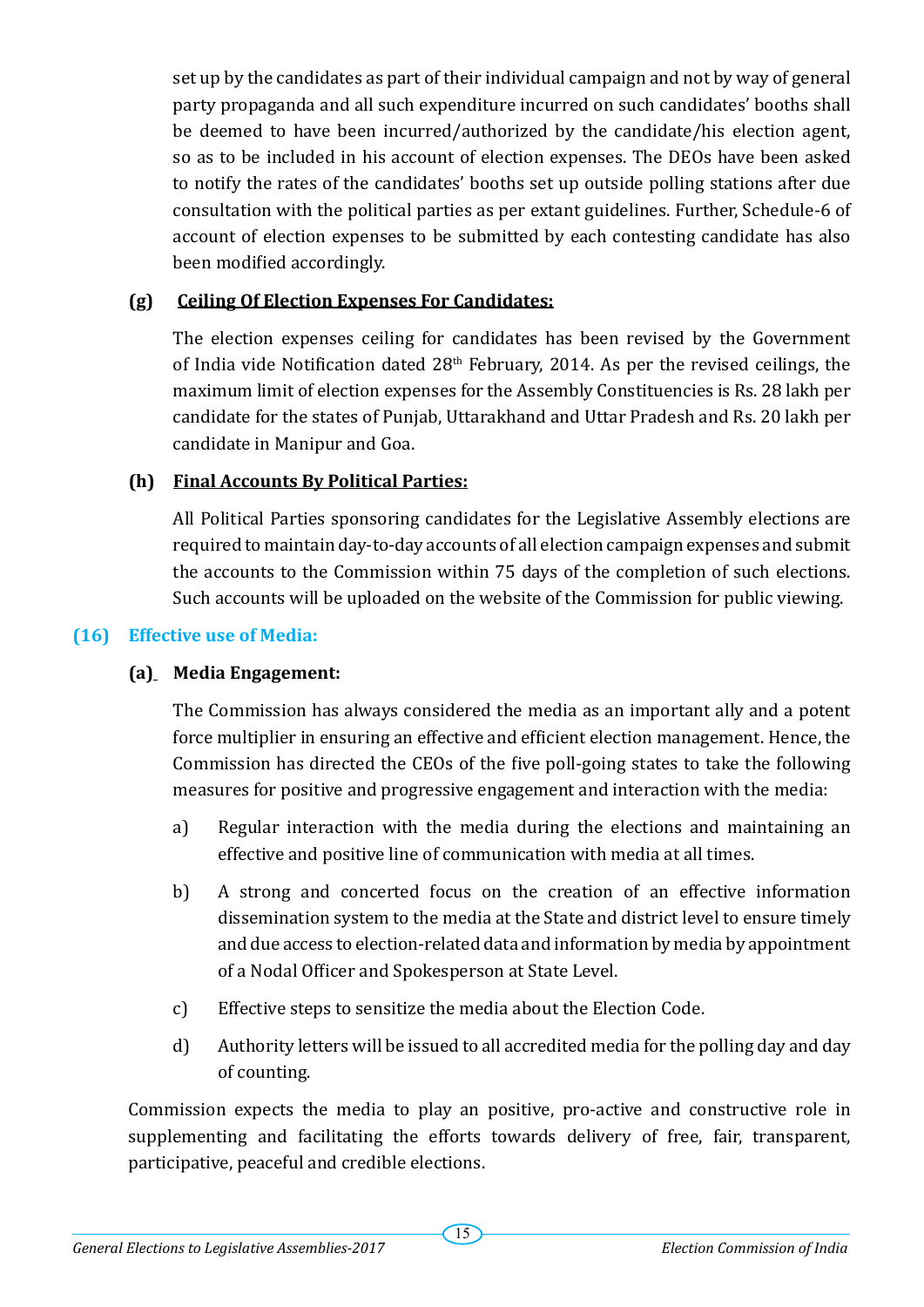# **(b) Use of Social Media**:

The Commission has decided to enhance its interaction and involvement with all the stakeholders in the electoral processes by inducting the use of social media at the State as well as the District level. and necessary instructions in this regards have been issued to Chief Electoral Officers of all States/UTs. The CEOs and DEOs are expected to activate their official accounts on social media platforms like Facebook, Twitter, You Tube for establishing a more interactive system. Social Media Cells at CEO and DEO offices will professionally handle the Social Media and disseminate all the necessary information regarding voters' awareness, pre-certification, MCC, etc. Complaints received on this platform would be promptly responded to. A Social Media Cell at ECI level to monitor the performance of the State/UTs and District and to guide them to maximize the use of Social Media, making it more interactive and interesting for the general public.

### **(c ) Paid News:**

To deal with the menace of 'Paid News', a mechanism has been laid out with three tier Media certification and Monitoring Committees (MCMCs) at District, State and ECI level. Revised comprehensive instructions on 'Paid News' are available on the Commission's website.

Necessary instructions have been issued to the CEOs of Goa, Manipur, Punjab, Uttarakhand and Uttar Pradesh to ensure briefing of political parties and Media in the districts about 'Paid News' and the mechanism to check 'Paid News'. The MCMCs of all states have been trained to do their job.

The Commission is happy to note that the Press Council of India has nominated one member for each State Level Media Certification and Monitoring Committee of the election going states of Goa, Manipur, Punjab, Uttarakhand and Uttar Pradesh to monitor and examine/scrutinize the possible Paid News cases in the respective States.

# **(d) Pre-Certification of Political Advertisements:**

The Commission has decided that the bulk SMSs/Voice messages on phone in election campaigning shall also be in the purview of pre-certification of election advertisements as in case of all electronic media/TV Channels/Cable Network/Radio including private FM channels/Cinema halls/audio-visual displays in public places and political advertisement in social media.

# **(e) Monitoring of Electronic and Social Media:**

All the election management related news would be monitored vigorously on all the major national and regional news channels during elections. If any untoward incident or violation of any law/rule is noticed, action would be taken immediately. Reports of monitoring would also be forwarded to the CEOs concerned. Office of CEO will ascertain status on each and every item and file ATR/Status Report. Various Social Media platforms shall also remain under the close and stringent vigil of the Commission for any content aimed at vitiating the electoral process or designed to disturb peace, tranquility, social harmony and public order.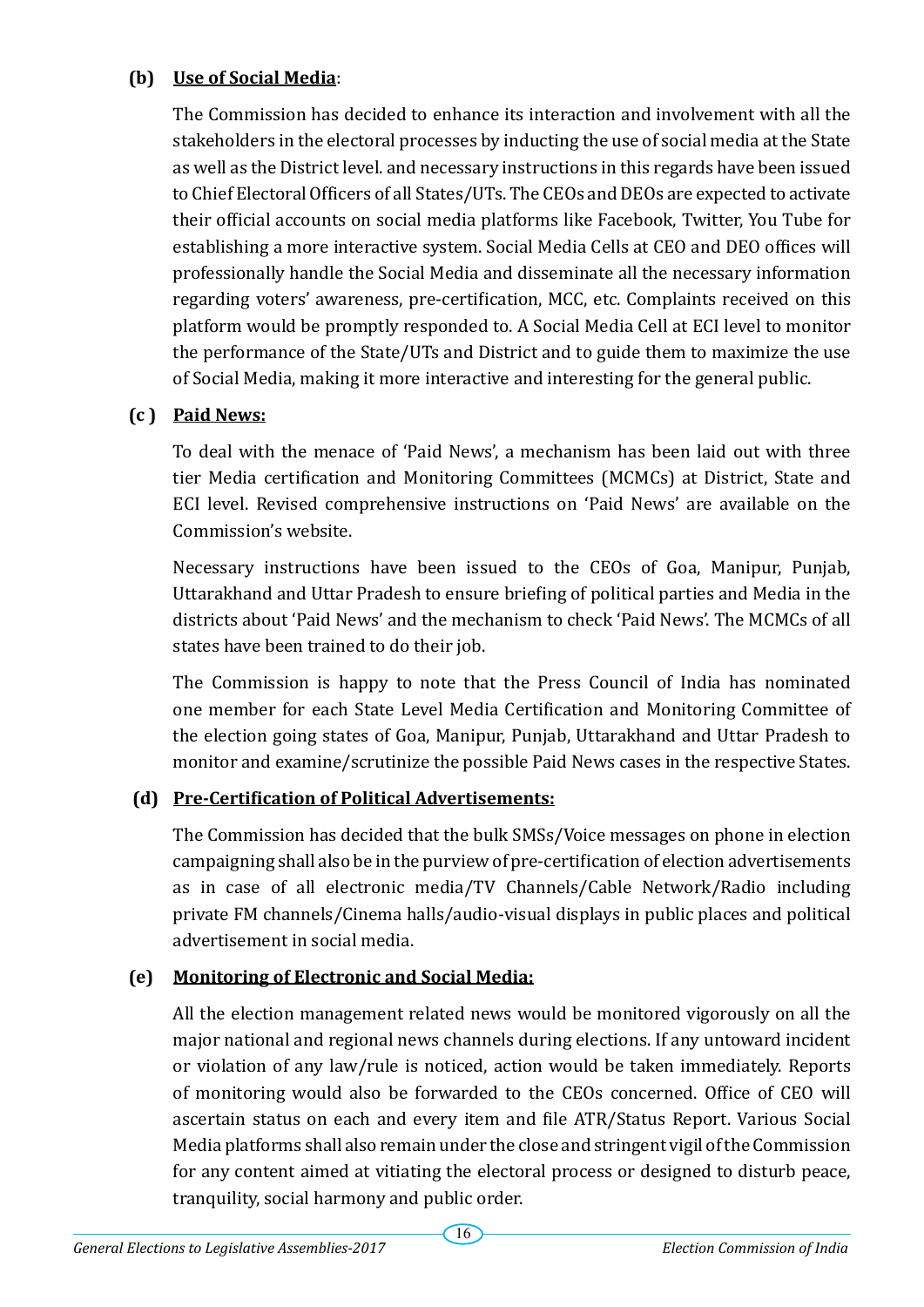### **(17) Systematic Voters' Education and Electoral Participation (SVEEP):**

Comprehensive measures for voters' education and awareness were taken up during the Special Roll Revision process in the five States. These measures will continue and will be further augmented during the ensuing electoral process.

10% of the lowest turnout Polling Stations in each district have been identified and possible reasons for the lower turnout analyzed. **KABBP (Knowledge, Attitude, Behaviour, Belief and Practices) Survey** has also been undertaken by the Chief Electoral Officers and targeted interventions based on the findings towards enhanced IMF (Information, Motivation and Facilitation) have been meticulously planned and rolled out to meet the objective of 'No Voter to be Left Behind'.

Partnerships have been nurtured with Departments, PSUs, CSOs and Media for maximum outreach of SVEEP initiatives. Customized informational and motivational messaging has been designed to cater to different segments of the electorate. All available platforms of information dissemination are being utilized including electronic, digital, outdoor, print, folk, inter-personal and social media.

Chief Electoral Officer of the States have been directed to ensure wide dissemination of election related information, as well as ensure adequate facilitation measures for ensuing wider participation of people in polling. Model polling stations will be set up in each of the assembly constituencies. Voter helplines, Voters' Facilitation Centres, web and SMS based search facilities are active for assistance of voters. Reminder services on poll days have been meticulously planned.

As per the directions of the Commission, **Booth Awareness Groups** have also been activated at the Polling Stations for educating the voters and motivating them for informed and ethical voting. Campus Ambassadors have been activated in educational institutions for facilitating electoral participation amongst youth.

**Awareness Observers**: The Commission will also deploy Awareness Observers, drawn from the Indian Information Service (IIS), in adequate number to observe the SVEEP programme carried out at the ground level during the election period for assessing the quality and out-reach of facilitation, information and motivational programmes at the field level and ensure optimum results. The Observers will be asked to monitor various interventions being taken up at the state and district level to facilitate the voters and promote their participation and disseminate important information to the people.

# **(18) Certification Programme For Returning Officers:**

The Returning Officers are required to be constantly updated on the various rules and instructions related to conduct of polls. With this in mind the Commission for the first time introduced an in-depth **Certification Programme for all Returning Officers.** Also all the Election Trainers, who would be training various category of officials involved with the conduct of elections, have been trained in training techniques and methodology through **Train the Trainers & Facilitators (TTF)** programmes. Team Leaders at various levels have also been given Leadership Training. It is expected that the election officials in the 5 States would thus be far better equipped to manage elections in a smooth manner.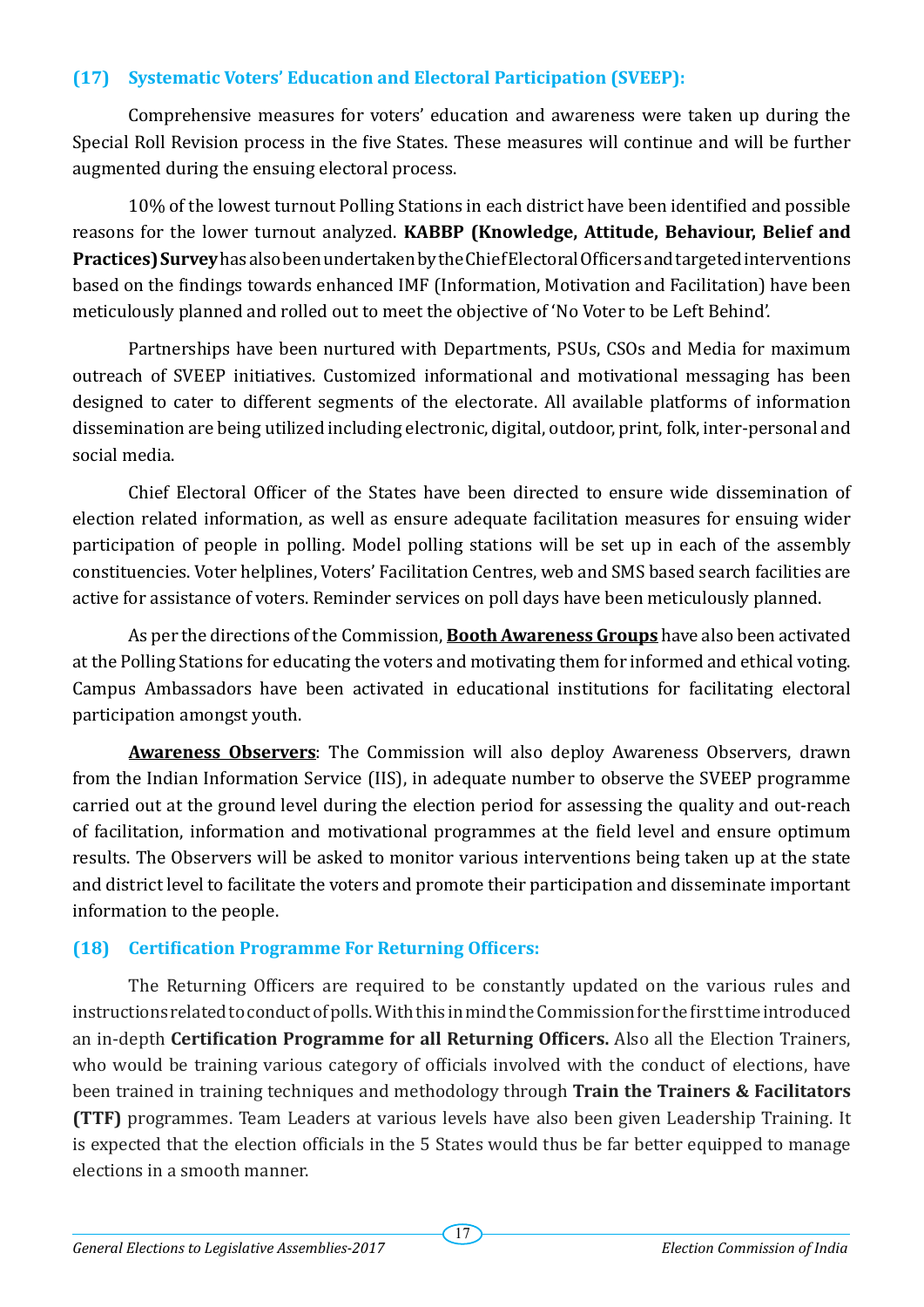#### **(19) Deployment Of Central Observers:**

#### **(a) General Observers**

The Commission will deploy General Observers in adequate number to ensure smooth conduct of elections. The Observers will be asked to keep a close watch on every stage of the electoral process to ensure free and fair elections. Their names, addresses within the district/constituency and their telephone numbers will be publicized in local newspapers so that the general public can quickly approach them for any grievance redressal. The Observers will be given a detailed briefing by the Commission before their deployment. The Observers will fix a suitable time every day for meeting the political parties, candidates and other stakeholders to redress their election related grievances.

#### **(b) Police Observers.**

The Commission may deploy senior IPS officers as Police Observers at district/AC level in the poll going States depending upon the need, sensitivity and assessment of ground realities and prevailing law and order and security scenario. They will monitor all activities relating to force deployment, law and order situation and co-ordinate between civil and police administration to ensure free and fair election.

#### **(c) Expenditure Observers.**

The Commission has also decided to appoint adequate number of **Expenditure Observers** and **Assistant Expenditure Observers** who will exclusively monitor the election expenditure of the contesting candidates. **Control room and Complaint Monitoring Centre** with **24 hours toll free numbers** shall be operative during the entire election process. Banks and Financial Intelligence Units of Government of India have been asked to forward suspicious cash withdrawal reports to the election officials. Comprehensive instructions for the purpose of effective monitoring of the election expenditure of the candidates have been separately issued by the Commission and are available at ECI website <www.eci.nic.in >.

#### **(d) Micro Observers**

As per the extant instructions, the General Observers will also deploy Micro-Observers, from amongst Central Government/PSUs Officials, to observe the poll proceedings on the poll day in critical/vulnerable polling stations. Micro-Observers will observe the proceedings at the polling stations on the poll day, right from the conduct of mock poll, to the completion of poll and the process of sealing of EVMs and other documents so as to ensure that all instructions of the Commission are complied with by the Polling Parties and the Polling Agents. They will report to the General Observers directly regarding any vitiation of the poll proceedings in their allotted polling stations.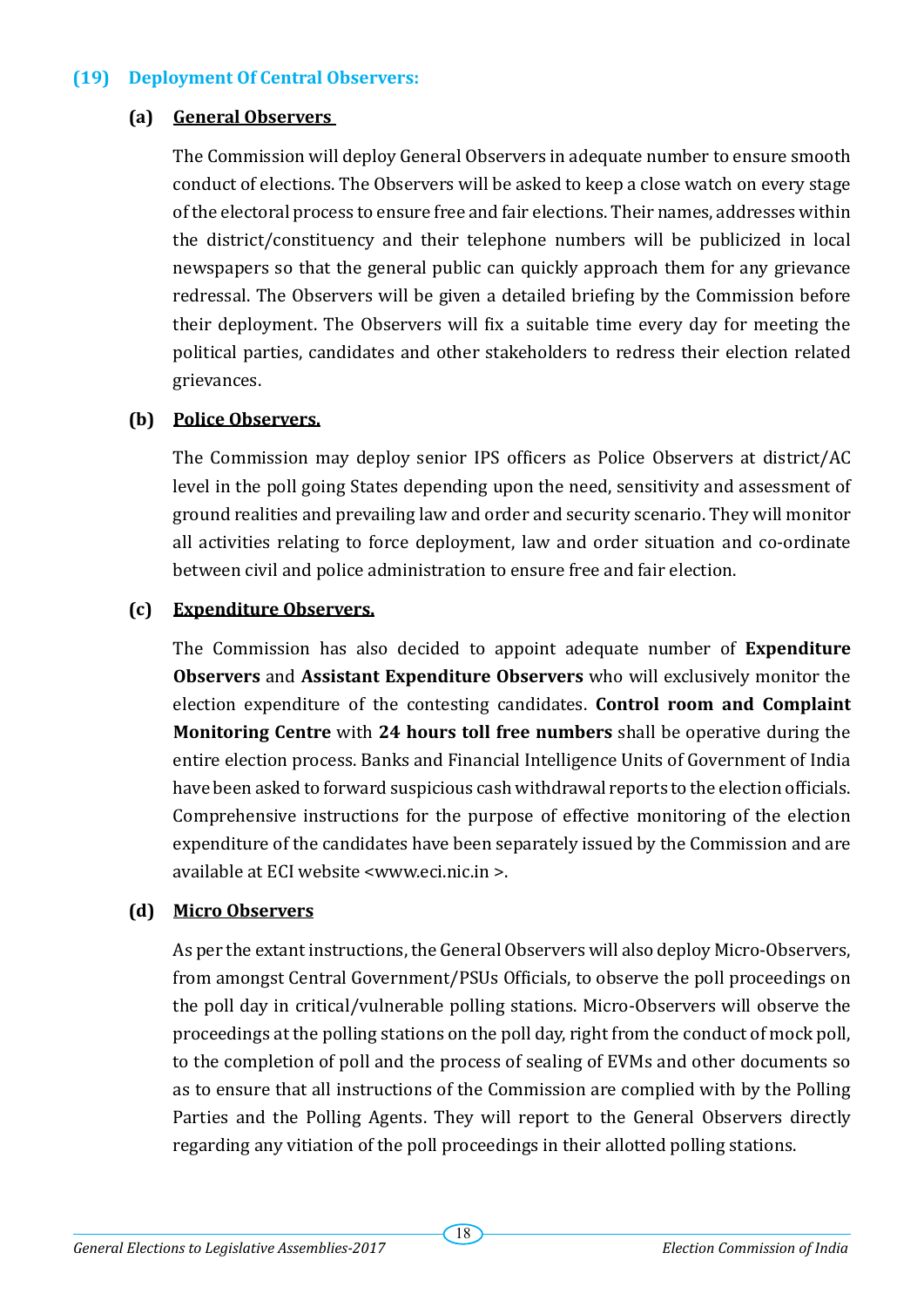#### **(20) New IT Applications To Be Used For Forthcoming General Elections:**

#### **(a) SAMADHAN: Public Grievance Redressal and Monitoring System**

A comprehensive, robust and reliable Public Grievance Redress System has been developed by the Election Commission to provide a common platform for all complaints, grievances, concerns and suggestions lodged by any member of the public, including our various stakeholders like political parties, candidates, civil society groups etc. A citizen has the multi-modal facility to lodge any election-related complaint via bouquet of channels/sources like Website (http://eci-citizenservices.nic.in), Email, letter, fax, SMS, Call-centre ( Call-center Number is **''1950''**) etc. A Mobile App shall also be made available for the people, so that they can submit complaints with photographs/videos on the common platform. SMS is sent to complainant on receipt/disposal of complaint and the complainant can track status and view ATR online or through the Mobile App. This system has been developed in such a manner that in addition to providing redress to the complaints of the pubic, it also serves as a common interface for providing services through a common interface. It is thus aimed as a complete G to C interface to provide seamless services to the citizens on election related matters.

#### **(b) SUVIDHA: Single Window Permission System**

A single window system for giving election-related permissions/clearances within 24 hours has been created. In this system, Candidates and Political Parties can apply for permissions for Meetings, Rallies, vehicles, temporary election office, loudspeakers etc at a single location, where back-end convergence of various authorities/departments has been done. This system is put in place at every RO level in each sub-division which will provide for applying, processing, granting and monitoring permissions in a synergistic manner. However, in case of permissions for Helicopter usage/landing and use of helipads, the application shall have to be submitted atleast 36 hours in advance.

#### **(c) SUGAM: Vehicle Management System**

It is an IT-based Vehicle Management System with the facility of issuance of requisition letters for vehicles, capturing of vehicle details with address, mobile number and bank details of owner and driver, transfer of vehicles from one district to another district etc.

#### **(d) Webcasting/CCTVs at Polling Stations:**

Webcasting at selected distant polling stations for LIVE monitoring of election process, to keep a check on illegal activities such as booth capturing, money distribution and bogus voting and to bring about complete transparency in the voting process shall be done. Further, during the election process, CCTV monitoring and webcasting shall also be done at various border check-posts, check-nakas and other sensitive and critical locations across the constituencies to keep a strict vigil on any nefarious activities designed to vitiate the electoral process.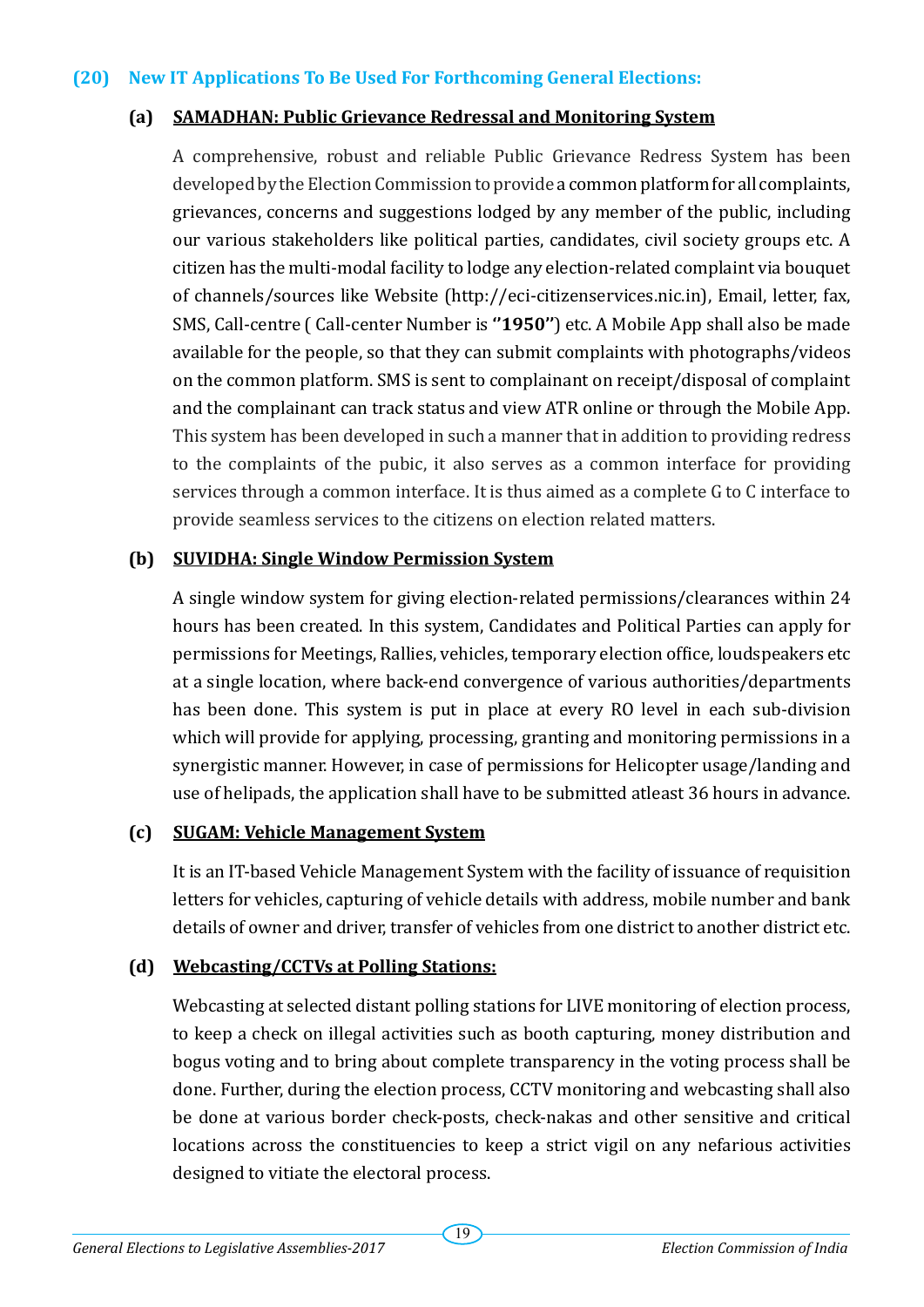### **(e) Polling/Police Personnel Deployment System:**

This application will be used for creating database of police/polling personnel, generation of command/appointment letters, sending SMS regarding deputation/ training, tagging of patrolling party with force, generation of application for postal ballot, formation of polling party/police party after randomization, for sending polling personnel/police force from one district to another district etc.

### (f) **Voter Centric Information Dissemination Initiatives**:

It is the constant endeavour of the Commission to facilitate the voters across the country in accessing the multifarious election-related services and information. As part of this vision, an SMS-based search facility and Voter Friendly Interactive Website has already been launched and successfully working.

# **(21) Conduct of Officials**

The Commission expects all officials engaged in the conduct of elections to discharge their duties in an impartial manner without any fear or favour. They are deemed to be on deputation to the Commission and shall be subject to its control, supervision and discipline. The conduct of all Government officials who have been entrusted with election related responsibilities and duties would remain under constant scrutiny of the Commission and strict action shall be taken against those officials who are found wanting on any account.

The Commission has already given instructions that no election related official or Police officer of the rank of Inspector and above shall be allowed to continue in his home district. Besides, instructions have also been issued that election related officials including police officials of Inspector level and above, who have completed three years in a district during last four years, should be transferred out of that district. Police officers of the rank of Sub-Inspectors, who have completed three years in a Sub-Division/Assembly Constituency or are posted in their home sub division/assembly constituency, shall also be transferred out of that Sub-Division and the Assembly Constituency.

The Commission has also instructed the State Governments not to associate any officer with the electoral process against whom charges have been framed in a court of law in any case.

# **(22) Poll Day Monitoring System**

A constant and stringent 24-hour monitoring of the critical events and activities of the poll day shall be done using the Poll Day Monitoring System. All the crucial events like reaching of Polling Parties, Votes Cast, Voters' Images etc shall be captured and monitored using this state-of-the-art IT application, which has the added advantage of being used offline also, so as to circumvent nonconnectivity of network. All data captured offline is synchronized with the centralized server as soon as the person using the App comes in the coverage area. Through this App, we can find out Voter Turnout (VTR) gender-wise, age-wise and section-wise. Improvement of quality of image in the roll can also be done through this App as we get the recent colour photograph of the voter against old / bad quality photograph in the roll.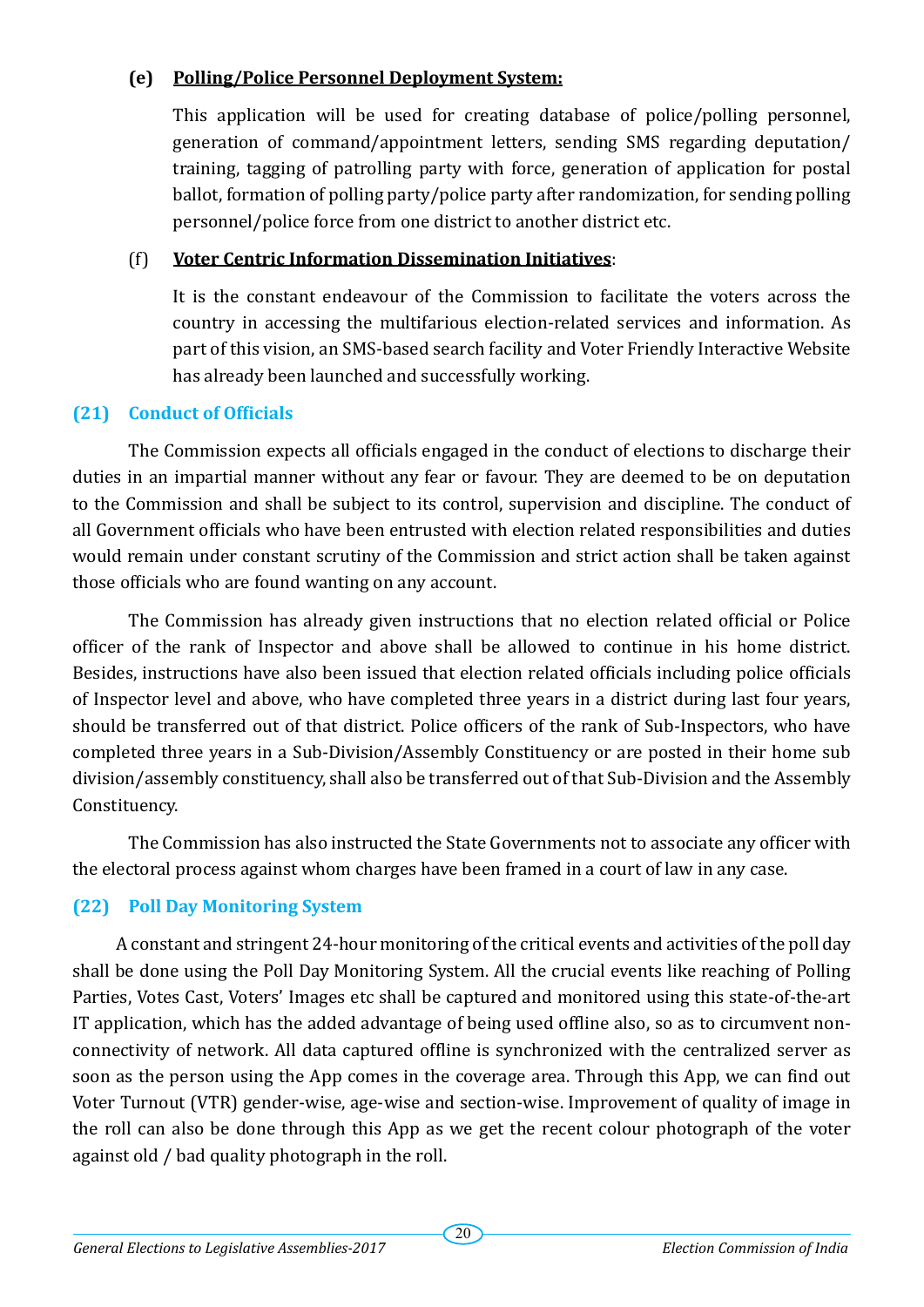#### **(23) Schedules of Election**

The Commission has prepared the Schedules for holding General Elections to the Legislative Assemblies of Goa, Manipur, Punjab, Uttarakhand and Uttar Pradesh after taking into consideration all relevant aspects like climatic conditions, academic calendar, major festivals, prevailing law and order situation in the States, availability of Central Police Forces, time needed for movement, transportation and timely deployment of forces and in-depth assessment of other relevant ground realities.

The Commission after considering all relevant aspects has decided to recommend to the Governors of the State of Goa, Manipur, Punjab, Uttarakhand and Uttar Pradesh to issue notifications for the General Elections to their respective states under the relevant provisions of the Representation of the People Act, 1951, as per the **Schedule annexed**.

The Commission seeks the active cooperation, close collaboration and constructive partnership of all the esteemed stakeholders in the electoral process and strives to employ the collective synergies towards delivering a smooth, free, fair, participative and festive elections.

> **-------sd------ (SUMIT MUKHERJEE) SECRETARY**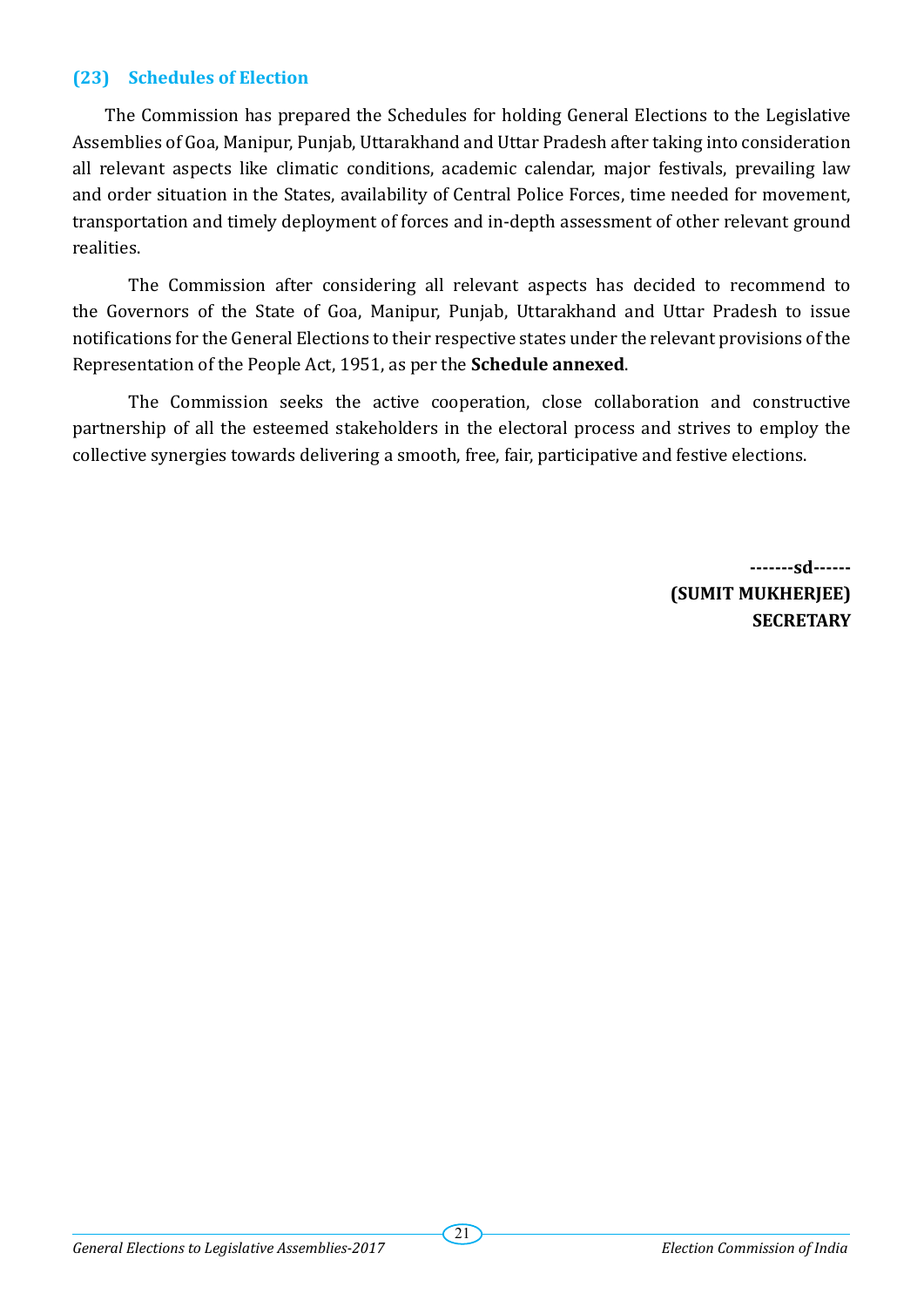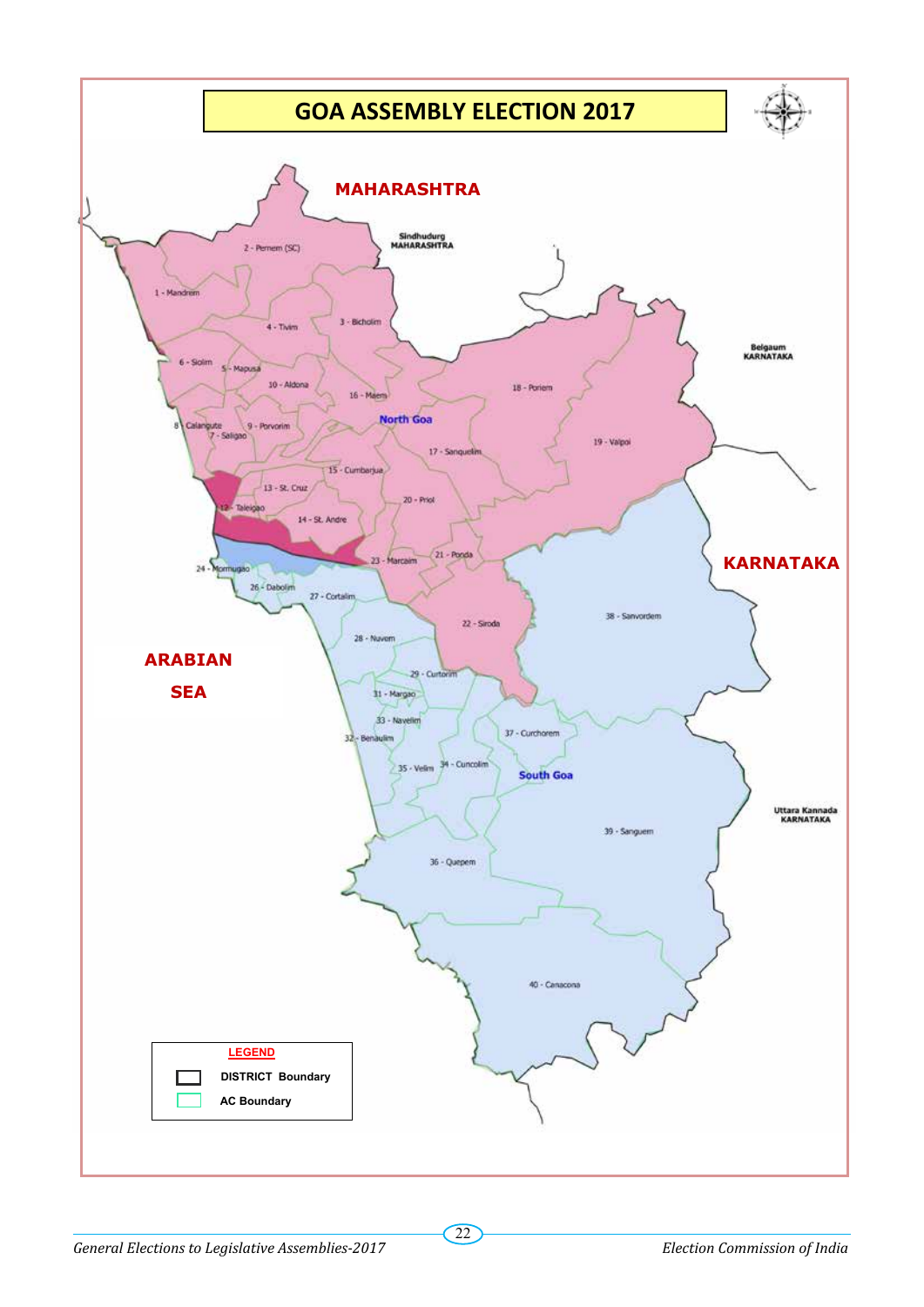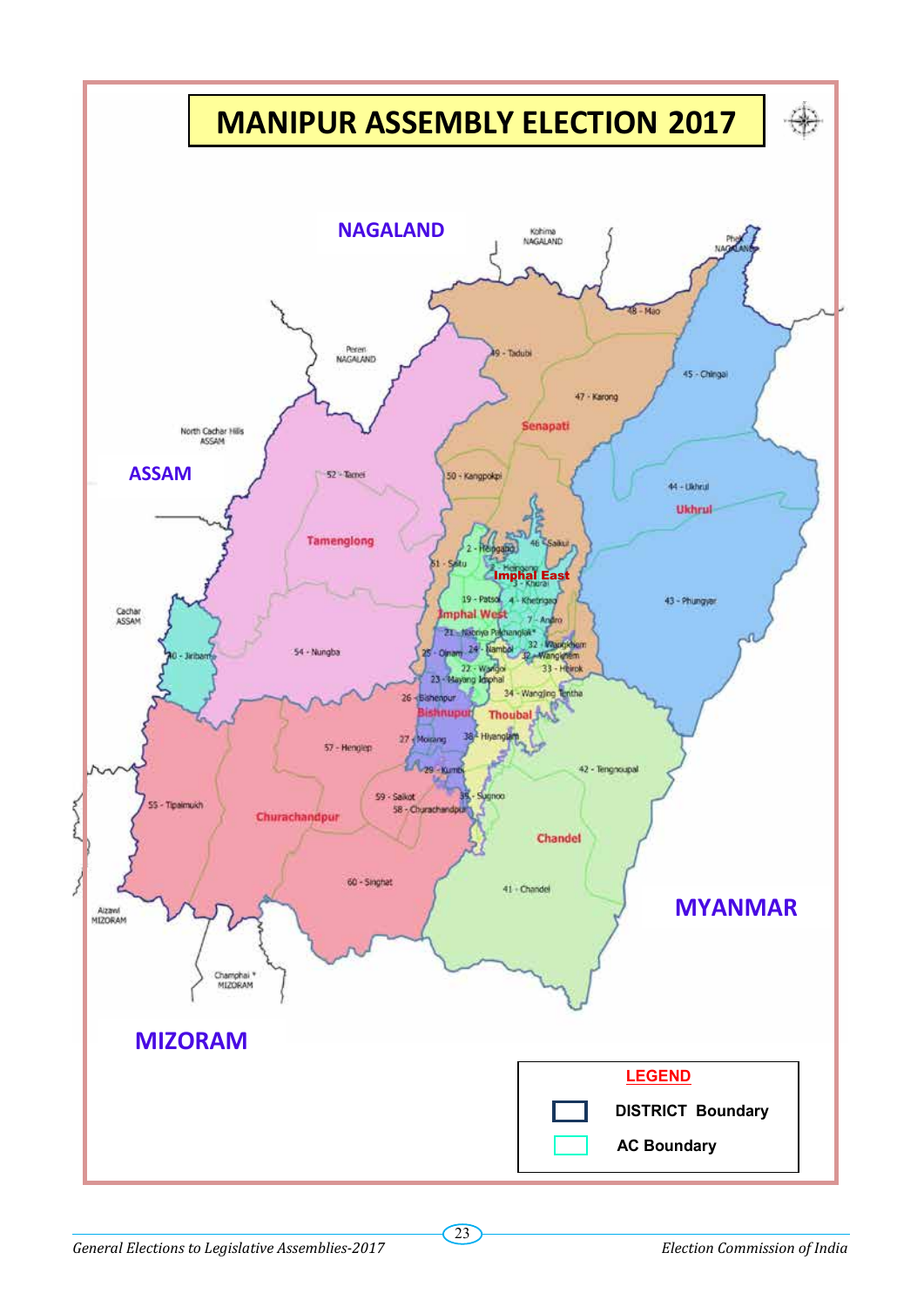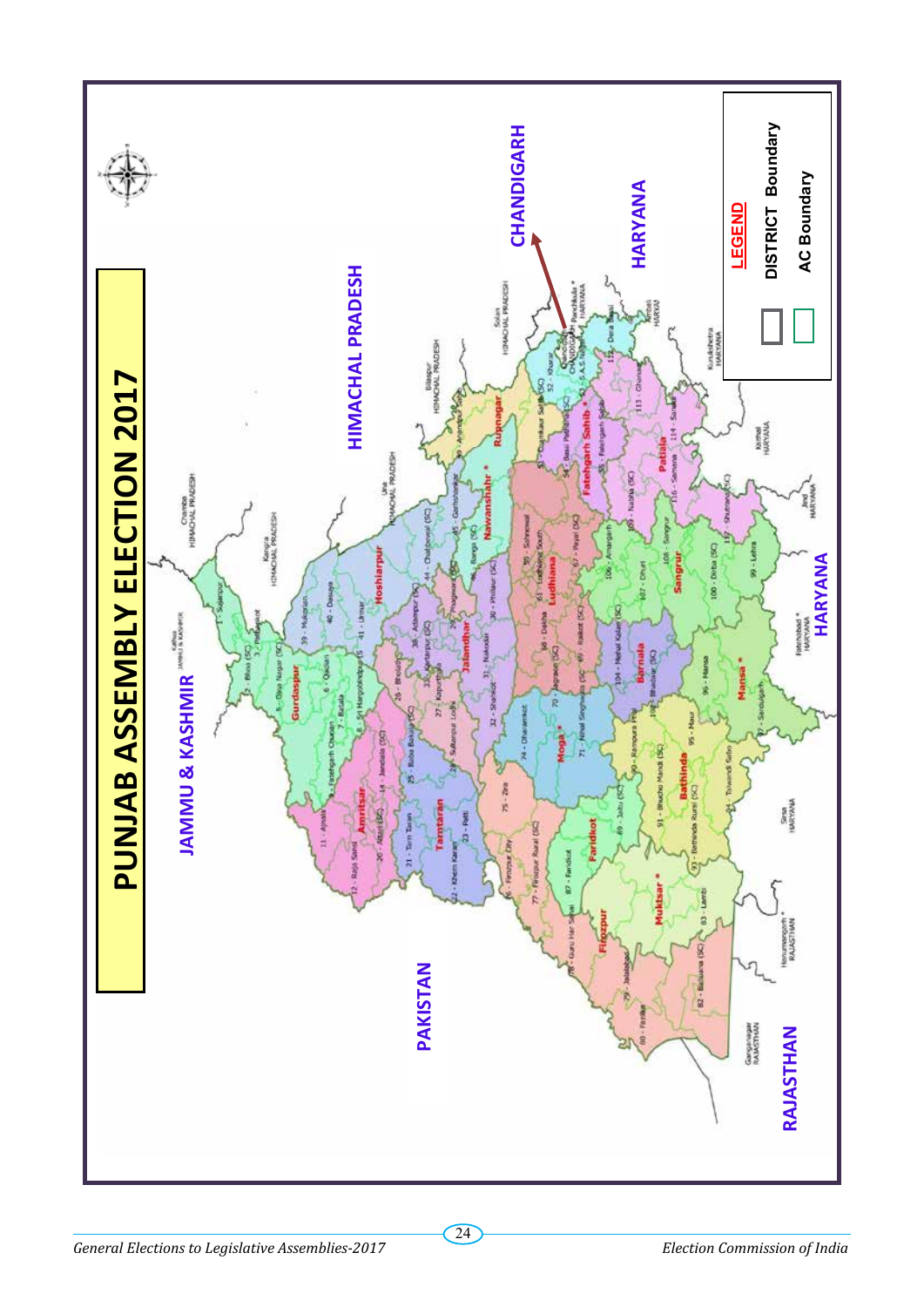![](_page_24_Figure_0.jpeg)